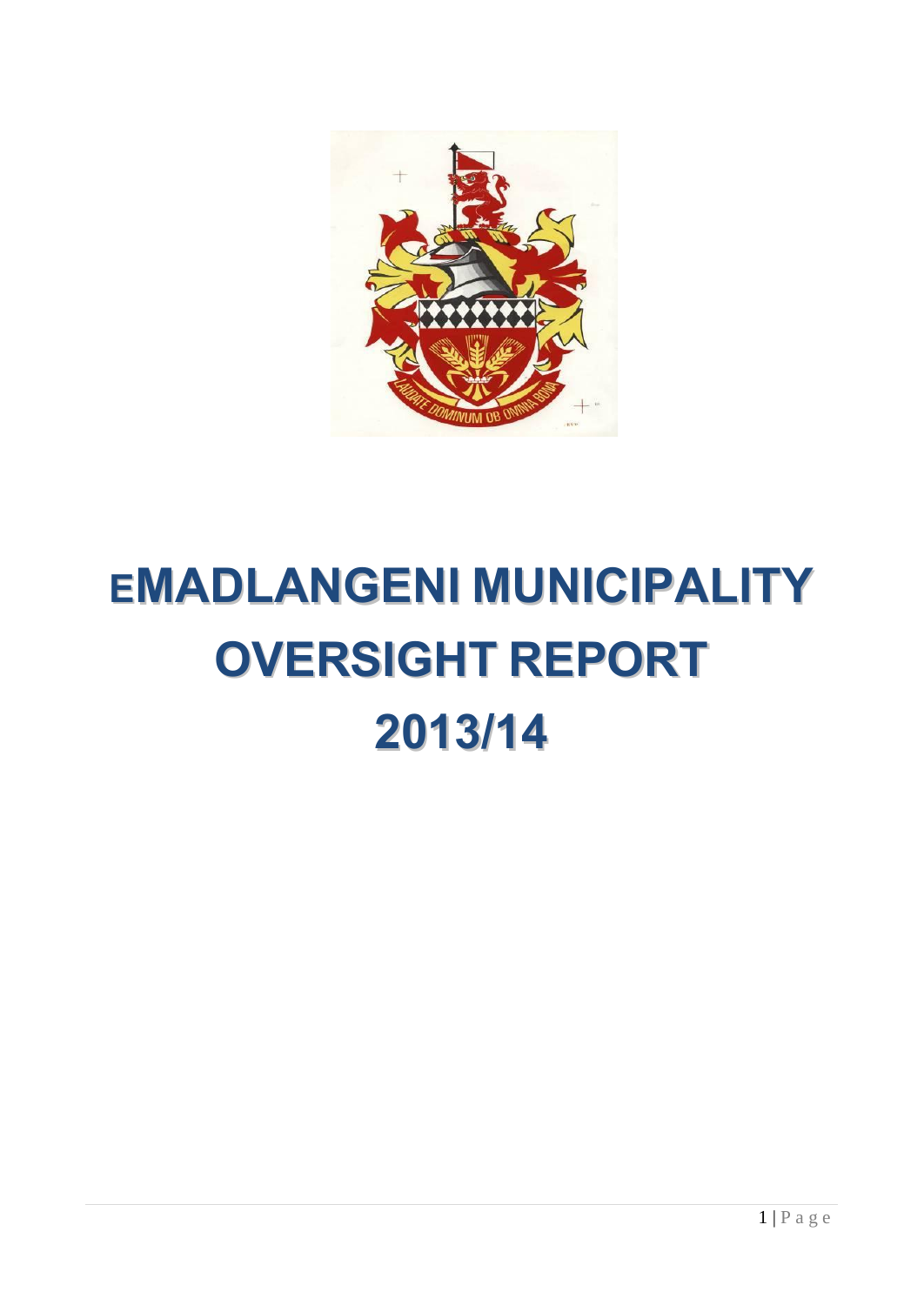# **TABLE OF CONTENTS**

| 1. MEMBERS OF THE MUNICIPAL PUBLIC ACCOUNTS COMMITTEE3        |
|---------------------------------------------------------------|
|                                                               |
|                                                               |
|                                                               |
|                                                               |
|                                                               |
|                                                               |
|                                                               |
|                                                               |
| ANNEXURE 2: MANAGEMENT AUDIT REPORT ACTION PLAN 32            |
| ANNEXURE 3: RESOLUTION EXTRACT FOR TABLING AN ANNUAL REPORT35 |
| ANNEXURE 4: ADVERT FOR PUBLICATION OF THE ANNUAL REPORT 36    |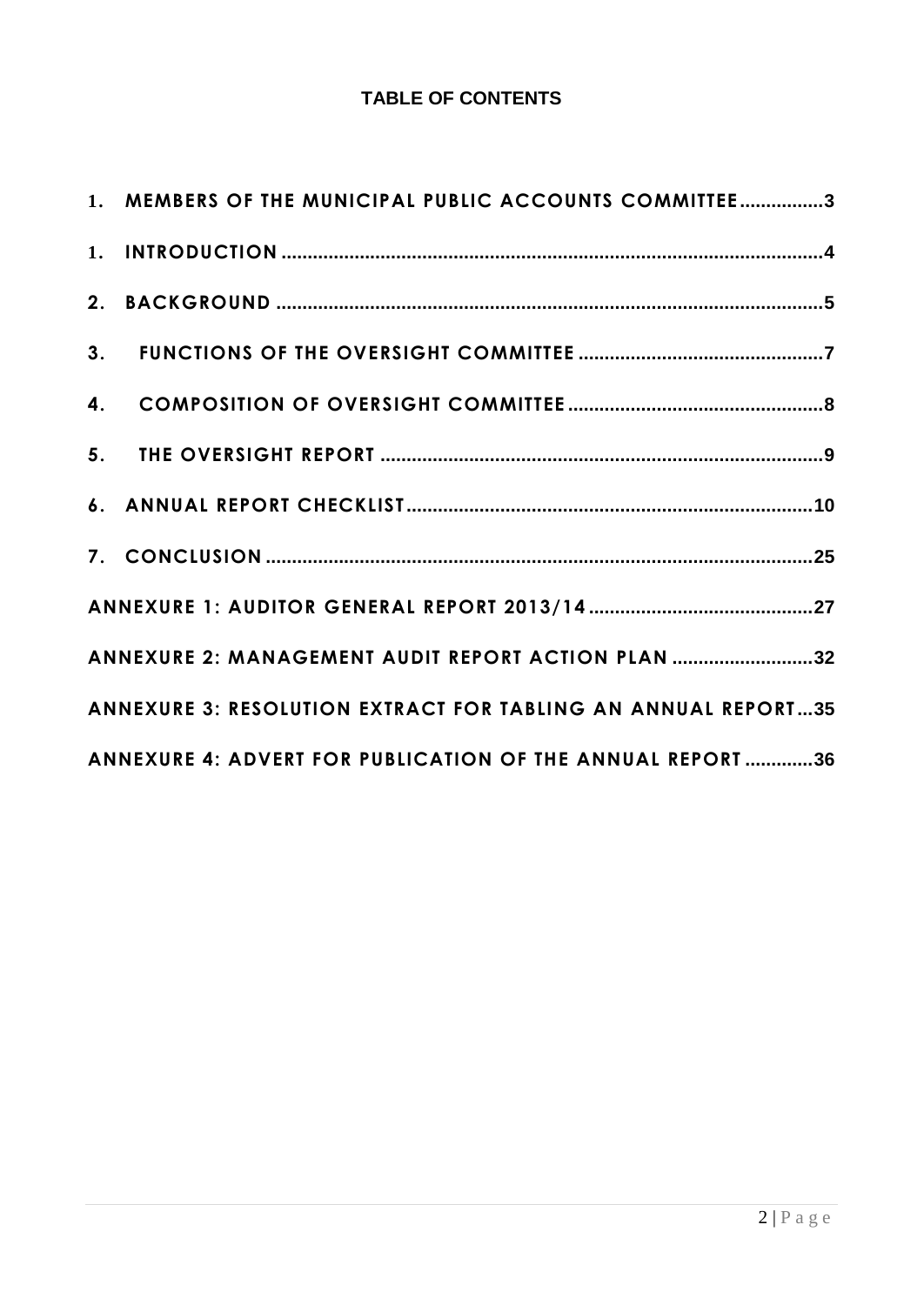<span id="page-2-0"></span>

**Chairperson: Cllr S Nkomonde**



**Member: Cllr B Phengane**



**Member: Cllr M A Gama**



**Member: Cllr P Collins**



**Member: Cllr T V Members**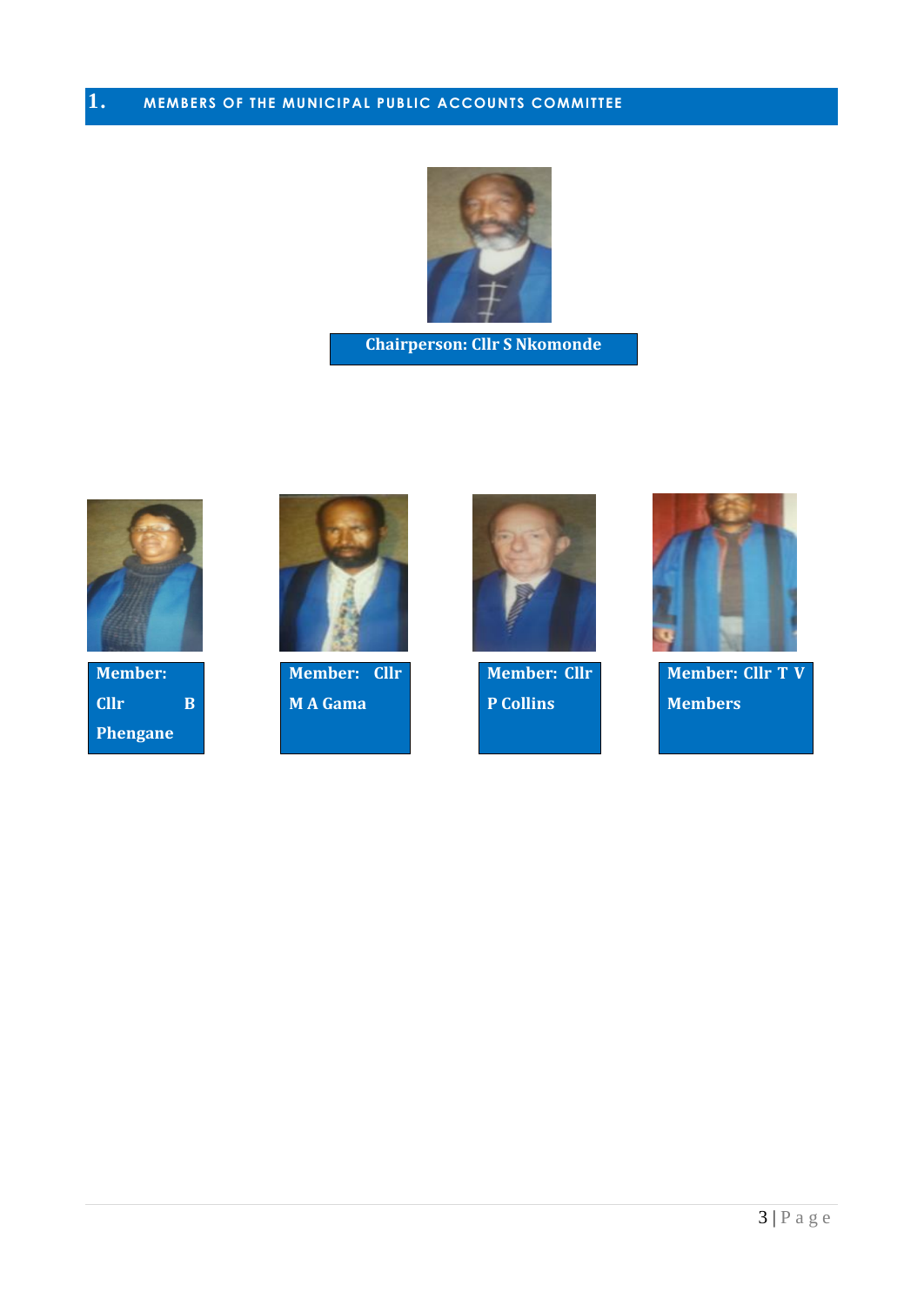# <span id="page-3-0"></span>**1. INTRODUCTION**

The Municipal Finance Management Act (MFMA) assigns specific oversight responsibilities to Council in regards to the Annual Report and the preparation of an Oversight Report.

Given the processes required by Council to effectively undertake its oversight role, the establishment of an Oversight Committee of Council would provide the appropriate mechanism in which Council could fulfil its oversight responsibilities.

The Oversight Committee's primary role will be to consider the Annual Report, receive input from the various role players and to prepare a draft Oversight Report for consideration by Council.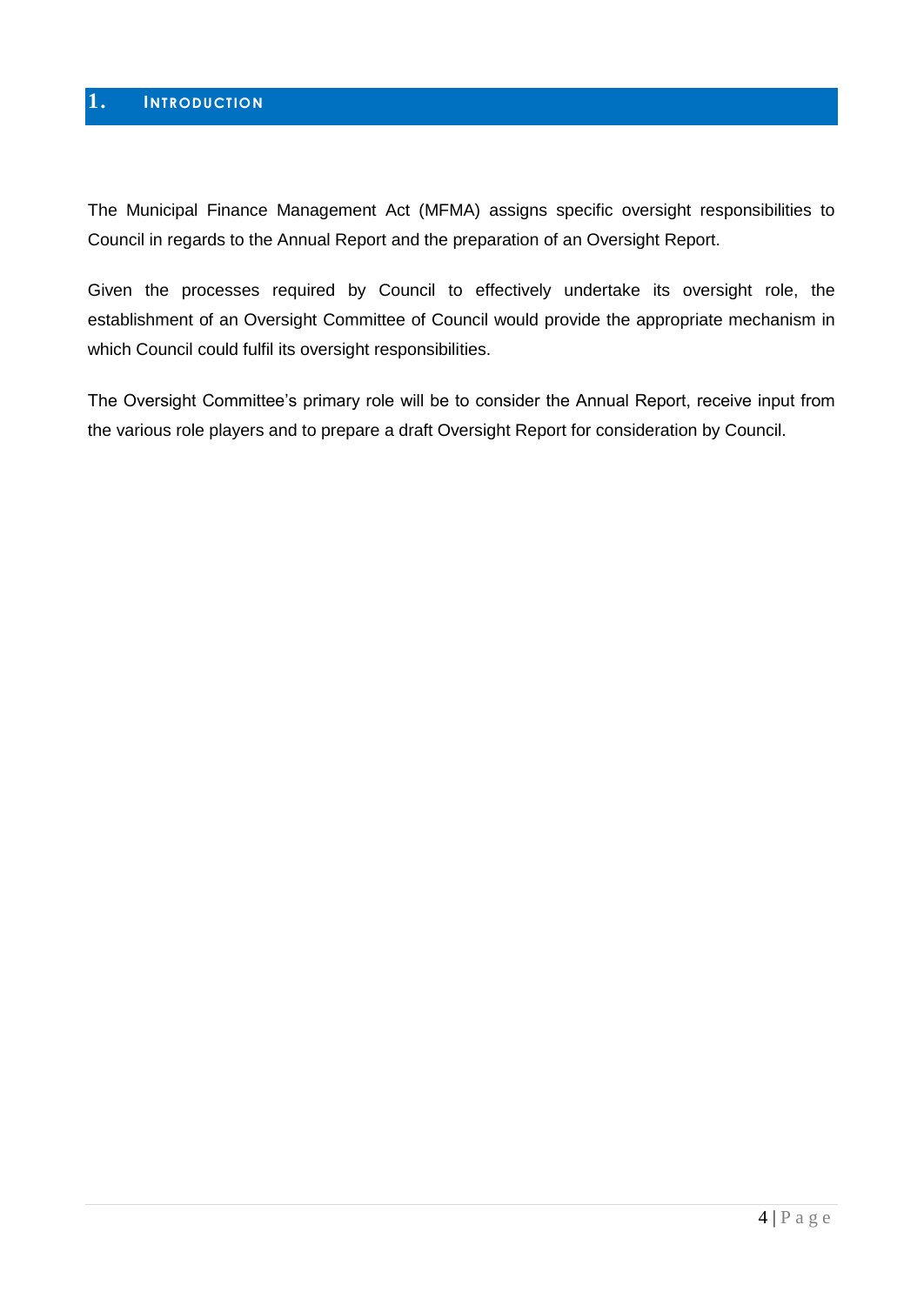# <span id="page-4-0"></span>**2. BACKGROUND**

The oversight role of Council is an important component of the financial reforms and it is achieved through the separation of roles and responsibilities between Council, the Executive (Mayor and Executive Committee) and Administration. Good governance, effective accountability, and oversight can only be achieved if there is a clear distinction between the functions performed by the different role players.

Non-executive Councillors are required to maintain oversight on the performance of specific responsibilities and delegated powers that they have given to the Executive (Mayor/Executive Committee). In other words, in exchange for the powers in which Council have delegated to the Executive, Council retains a monitoring and oversight role ensuring that there is accountability for the performance or non performance of the municipality.

The Municipal Finance Management Act, No.56 of 2003 (MFMA) vests in Council specific powers of approval and oversight.

- $\checkmark$  Approval of budgets;
- $\checkmark$  Approval of Budget related Policies; and
- Review of the Annual Report and adoption of the Oversight Report.

In preparation of the 2013/14 financial year Annual Report the municipality followed the following process as clearly outlined in the legislation.

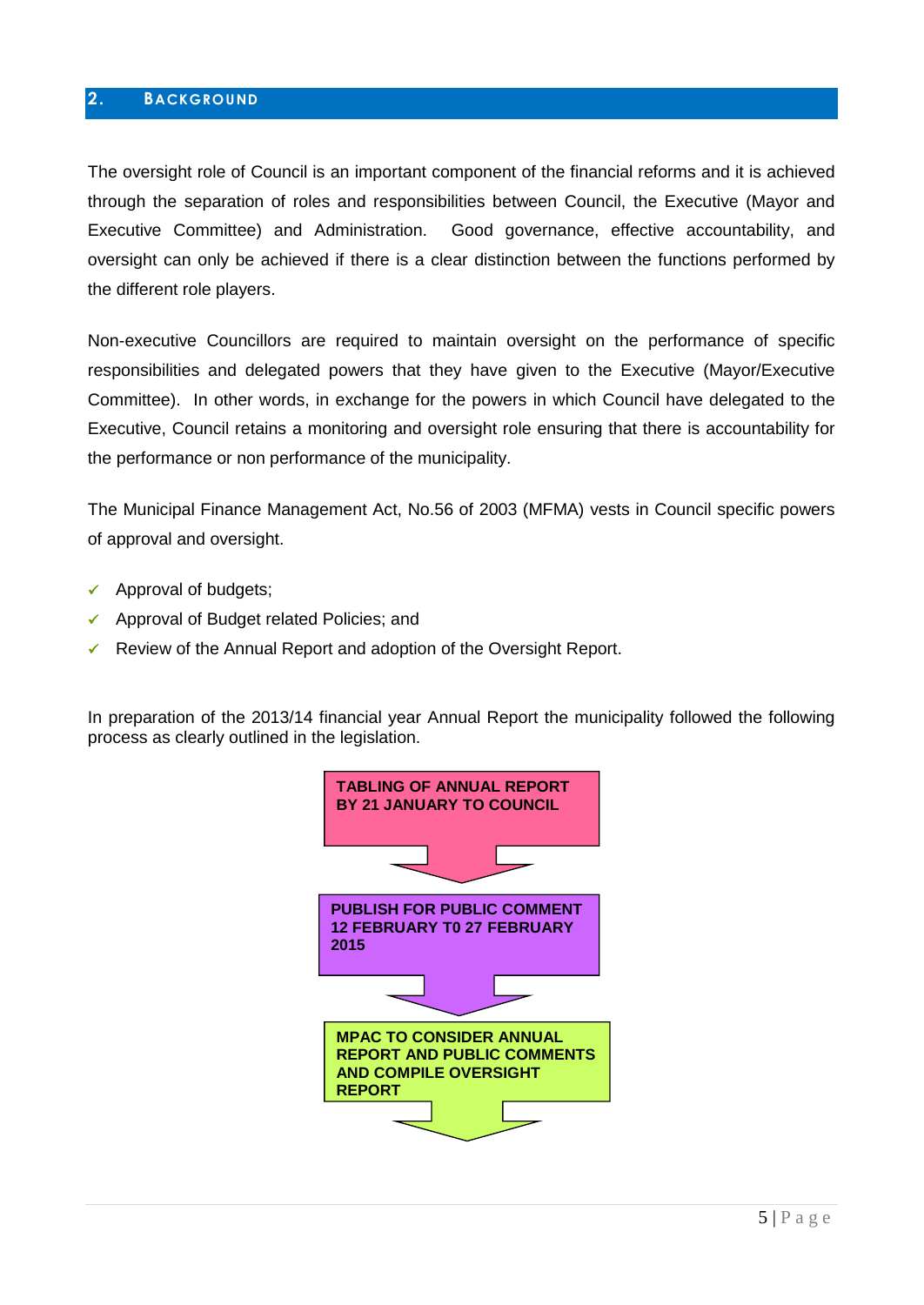

It is also important to highlight that a notice was given in terms of section 21 of the Municipal Systems Act, No 32 of 2000 read with section 127(5) of the Municipal Finance Management Act that the Annual Report was open for comments and/or inputs by the community and stakeholders by the 12 February 2015. The Annual report was placed at all municipal offices, libraries and the municipal website [www.emadlangeni.gov.za.](http://www.emadlangeni.gov.za/)

After the closing date for submission of comments and inputs on the annual report, the municipality did not receive any comments from the members of the public for consideration by the Management and Municipal Public Accounts Committee as an oversight body.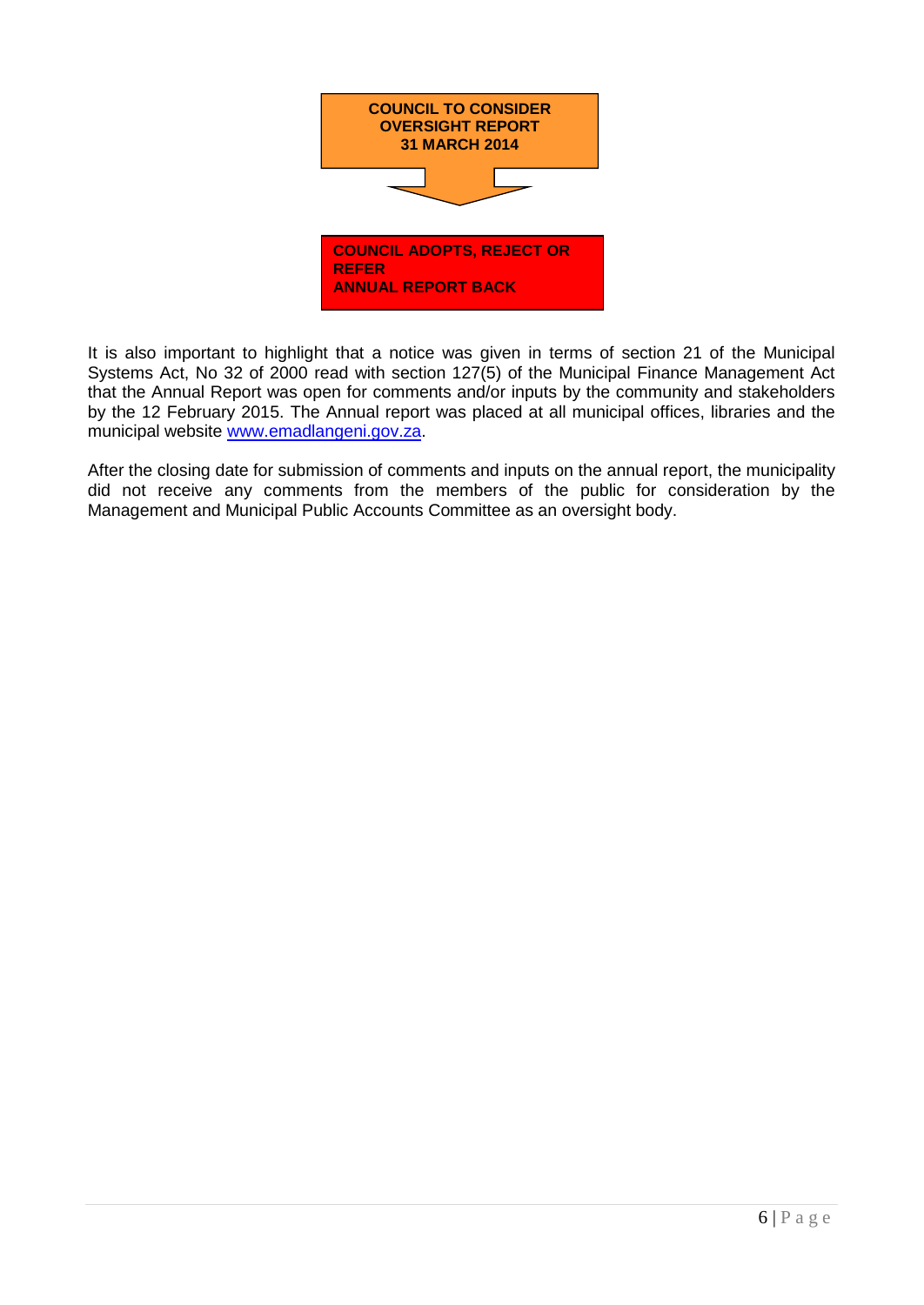# <span id="page-6-0"></span>**3. FUNCTIONS OF THE OVERSIGHT COMMITTEE**

The functions of the Oversight Committee are to:

- $\checkmark$  Undertake a review and analysis of the Annual Report.
- $\checkmark$  Invite, receive, and consider inputs from Councillors and Portfolio Committees, on the Annual Report.
- $\checkmark$  Consider written comments received on the Annual Report from the public consultation process.
- Conduct Public Hearing(s) to allow the local community or any organs of state to make representations on the Annual Report.
- $\checkmark$  Receive and consider Council's Audit Committee views and comments on the annual financial statements and the performance report.
- $\checkmark$  Preparation of the draft Oversight Report, taking into consideration, the views and inputs of the public, representative(s) of the Auditor-General, organs of state, Council's Audit Committee and Councillors.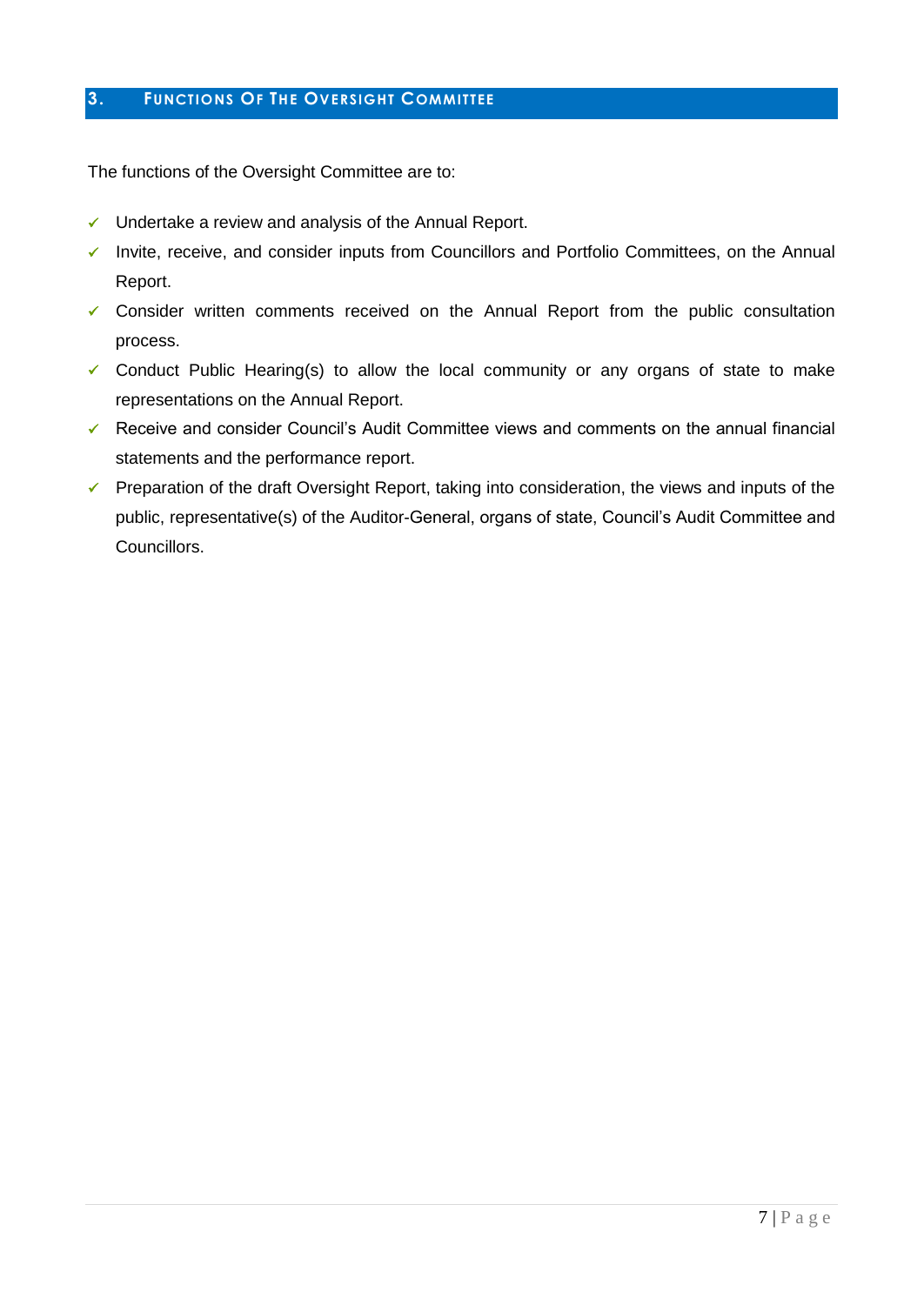## <span id="page-7-0"></span>**4. COMPOSITION OF OVERSIGHT COMMITTEE**

#### **4.1 Membership**

The Oversight Committee is a committee of Council established under section 79 of the Municipal Structures Act, 1998. Section 79, allows for the co-option of advisory members to a Committee of Council, who are not members of the Council.

Due to the separation of roles and responsibilities, between Council and the Executive (Mayor and Executive Committee) it is not appropriate that members of the Executive Committee be members of the Oversight Committee.

#### **4.2 Authority & Power**

The Oversight Committee is delegated the responsibility to conduct meetings and to hold public hearings to receive and hear public submissions on the Annual Report, on behalf of Council.

Timely notice of all meetings should be given and all meetings held by the Oversight Committee must be open to the public and minutes of the meetings must be submitted to Council meetings.

#### **4.3 Meeting Schedule**

The Annual Report submitted to Council at its 21 January 2015 meeting, was referred to the Oversight Committee subject to a few minor enhancements to the Report. The community was advised through the print media of the availability of the Annual Report and were invited to submit representations on the report.

The Annual Report was available at all municipal libraries and offices and was also placed at the eMadlangeni Local Municipality website. The Annual Report was submitted to the Auditor-General, Provincial Treasury and the Department of Local Government and Traditional Affairs.

At the closing date for public submissions of 27 February 2015, no submissions were received. The Public were invited to the tabling of the Oversight Report to Council on 31 March 2015, and no members of the public attended the meeting.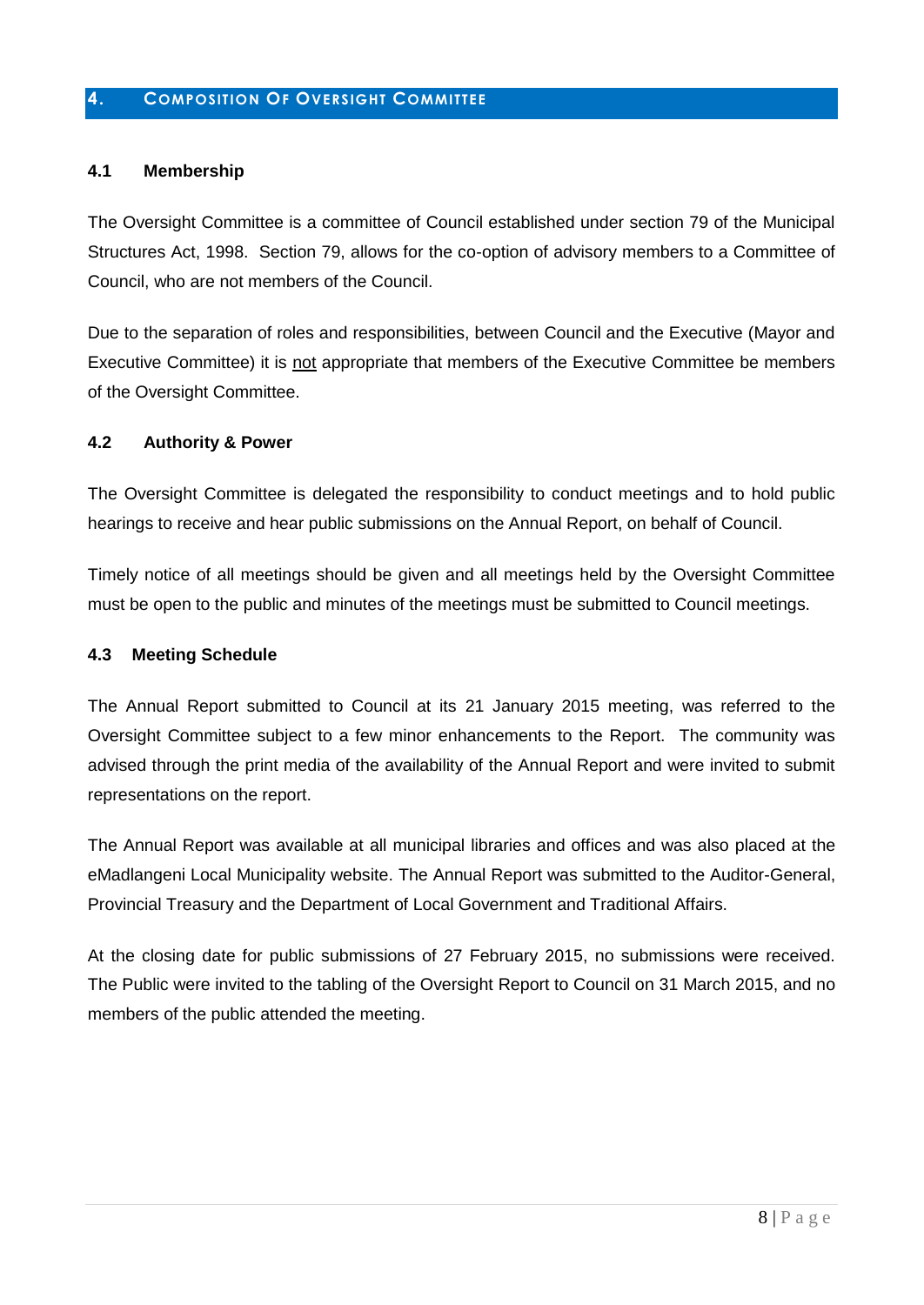# <span id="page-8-0"></span>**5. THE OVERSIGHT REPORT**

This Oversight Report is for the financial year ended 30 June 2013 and addresses 2013/14 annual report. The said Annual Report must at least address the following:

#### **Introduction and Overview**

Overview of the Municipal Area

#### **Human Resource and Organisational Management**

Municipal services Political and Administration structures

#### **Performance highlights and challenges**

Service delivery highlights of the past year and possible improvement interventions.

#### **Financial Information**

Annual Financial Statements Audit Committee Report Report of the Auditor-General Management Responses to the Audit Report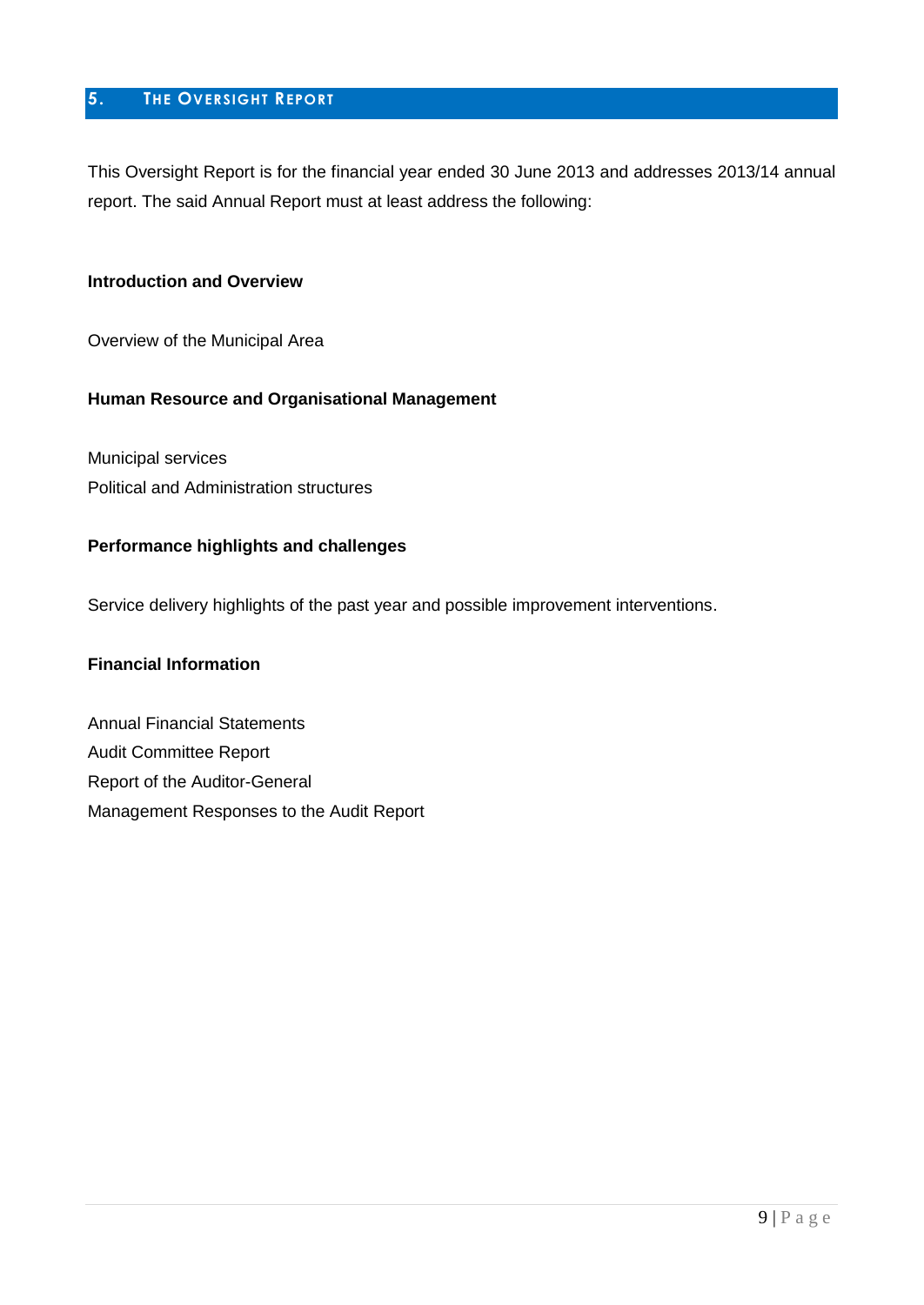# <span id="page-9-0"></span>**6. ANNUAL REPORT CHECKLIST**

| <b>INFORMATION</b>                         |                                                       |                                 |
|--------------------------------------------|-------------------------------------------------------|---------------------------------|
| REQUIRED TO BE                             | <b>COUNCIL</b><br><b>CONSIDERATIONS</b><br><b>AND</b> | <b>RESPONSES/ COMMENTS</b>      |
| <b>INCLUDED</b><br>$\overline{\mathsf{N}}$ | <b>QUESTIONS</b>                                      |                                 |
| <b>ANNUAL REPORTS</b>                      |                                                       |                                 |
| <b>Financial</b><br>1.                     | Financial reporting matters to be considered          |                                 |
| Matters - Annual                           |                                                       |                                 |
| <b>Financial</b>                           |                                                       |                                 |
| <b>Statements</b>                          |                                                       |                                 |
| <b>Section</b><br>121<br>(3)               |                                                       |                                 |
| <b>MFMA</b>                                |                                                       |                                 |
| 121(3)(a)                                  | The AFS are to be in the form as required by          |                                 |
| The<br>annual                              | the applicable accounting standards. MFMA             | Yes.                            |
| financial                                  | Circular 18 with annexures, 23 June 2005,             |                                 |
| (AFS)<br>statements                        | provides guidelines on the accounting                 | Refer to Chapter 6.             |
| for the municipality                       | standards for municipalities.                         |                                 |
| and, if applicable,                        | Have the required standards been met?                 |                                 |
| consolidated                               |                                                       |                                 |
| statements (with all                       |                                                       |                                 |
| entities)<br>as                            |                                                       |                                 |
| submitted<br>the<br>to                     |                                                       |                                 |
| Auditor-General.                           |                                                       |                                 |
| 121(3)(a)                                  | The above applies also to the AFS of                  | Not applicable.<br>There are no |
| 121(4)                                     | municipal entities.                                   | municipal entities.             |
| 121(4)(b)                                  |                                                       |                                 |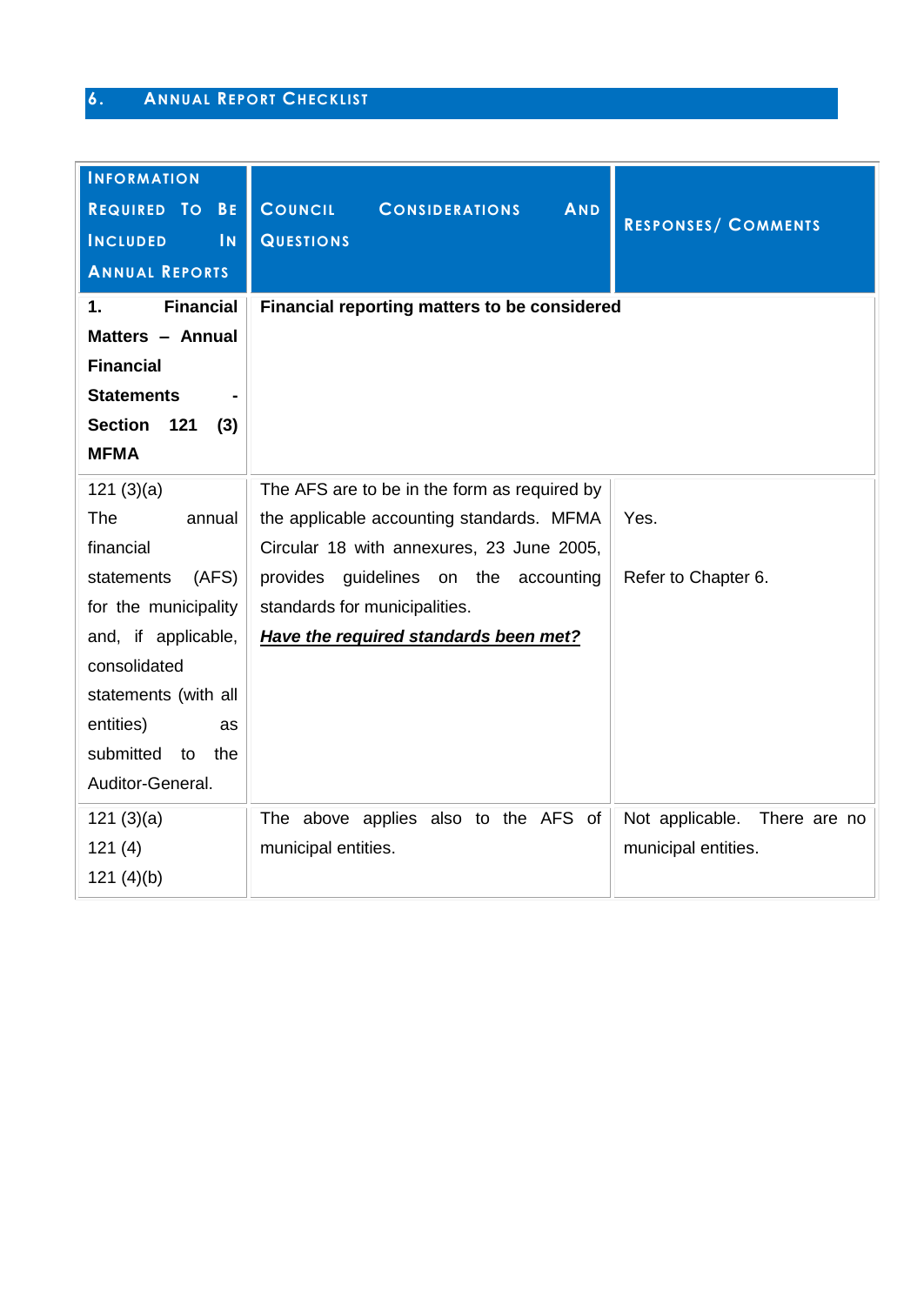| <b>INFORMATION</b><br>REQUIRED TO BE<br><b>INCLUDED</b><br>$\overline{\mathsf{N}}$<br><b>ANNUAL REPORTS</b><br>121<br>(3)<br>(e)<br>An<br>assessment by the<br>accounting<br>officer<br>on any arrears on<br>municipal<br>taxes<br>service<br>and<br>charges,<br>including<br>municipal entities. | <b>COUNCIL</b><br><b>AND</b><br><b>CONSIDERATIONS</b><br><b>QUESTIONS</b><br>Has<br>adequate<br>assessment<br>been<br>an<br>included?<br>Is there sufficient explanation of the causes<br>of the arrears and of actions to be taken to<br>remedy the situation?<br>Is any other action required to be taken?                                                                                                                                                                                                                                                                                                                                                                                                                                                                                                                           | <b>RESPONSES/ COMMENTS</b><br>Yes.<br>Refer to Chapter 1 of the<br>Annual Report. |
|---------------------------------------------------------------------------------------------------------------------------------------------------------------------------------------------------------------------------------------------------------------------------------------------------|----------------------------------------------------------------------------------------------------------------------------------------------------------------------------------------------------------------------------------------------------------------------------------------------------------------------------------------------------------------------------------------------------------------------------------------------------------------------------------------------------------------------------------------------------------------------------------------------------------------------------------------------------------------------------------------------------------------------------------------------------------------------------------------------------------------------------------------|-----------------------------------------------------------------------------------|
| 121(3)(g)<br>Particulars of any<br>corrective<br>action<br>taken<br>be<br>or<br>to<br>taken in response<br>to issues raised in<br>the audit reports.                                                                                                                                              | The conclusions of the annual audit are:<br>an unqualified audit opinion with or<br>$\checkmark$<br>without<br>management issues, which<br>means that the financial statements are<br>acceptable;<br>The objective of the municipality should<br>✓<br>be to achieve an unqualified audit<br>opinion.<br>Taking into account the audit report,<br>✔<br>audit opinion and the views of the audit<br>committee, council considered:<br>what extent does the report<br>٦٥.<br>indicate serious or minor financial<br>issues?<br>To what extent are the same issues<br>repeated from previous audits?<br>Is the action proposed considered to<br>be adequate to effectively address<br>the issues raised in the audit report?<br>Has a schedule of action to be taken<br>been included in the annual report,<br>with appropriate due dates? | Yes.<br>Refer to chapter 6 of the Annual<br>Report.                               |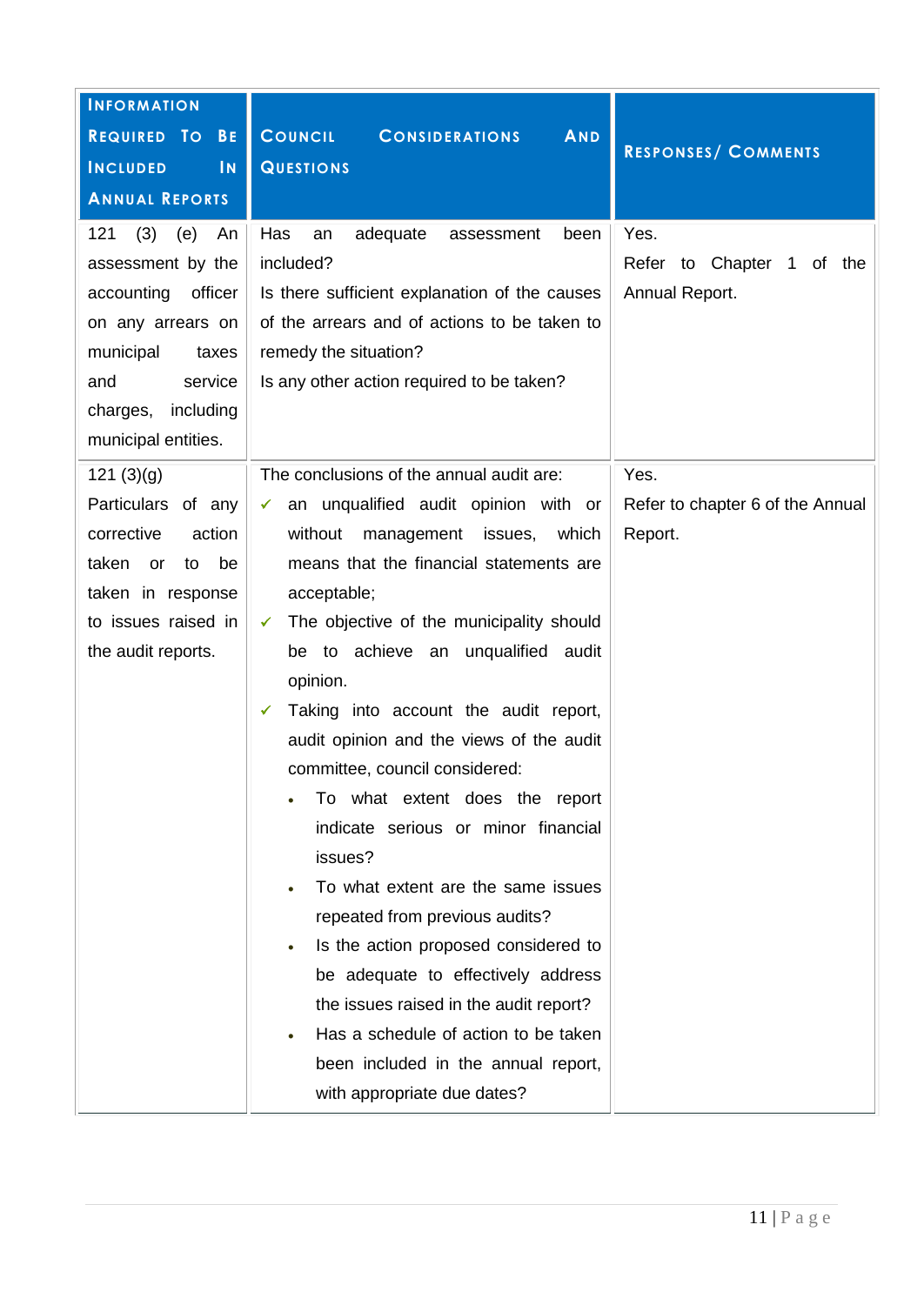| <b>INFORMATION</b><br>REQUIRED TO<br><b>BE</b><br>$\overline{\mathsf{N}}$<br><b>INCLUDED</b><br><b>ANNUAL REPORTS</b> | COUNCIL<br><b>CONSIDERATIONS</b><br><b>AND</b><br><b>QUESTIONS</b><br>Note that actions taken on audit issues are | <b>RESPONSES/ COMMENTS</b><br>Yes. |
|-----------------------------------------------------------------------------------------------------------------------|-------------------------------------------------------------------------------------------------------------------|------------------------------------|
|                                                                                                                       | to be reported to the provincial legislature,<br>the MEC for Cooperative Government &                             |                                    |
|                                                                                                                       | Traditional Affairs to report on any omissions<br>by municipalities in addressing issues.                         |                                    |
|                                                                                                                       | Council should confirm that the audit report<br>has been forwarded to the MEC.                                    |                                    |
| 121(3)(f)                                                                                                             | The budget of the municipality must contain                                                                       | Yes.                               |
| An assessment by                                                                                                      | performance<br>measurable<br>objectives<br>for                                                                    | Refer to chapter 4 of the Annual   |
| municipality's<br>the                                                                                                 | revenue from each source and for each vote                                                                        | Report.                            |
| accounting<br>officer                                                                                                 | in the budget, taking into account the IDP                                                                        |                                    |
| of the municipality's                                                                                                 | (MFMA s17(3)(b)). The accounting officer                                                                          |                                    |
| performance                                                                                                           | must include these objectives in the annual                                                                       |                                    |
| against measurable                                                                                                    | performance<br>report<br>and<br>report<br>on                                                                      |                                    |
| performance                                                                                                           | accordingly.                                                                                                      |                                    |
| objectives<br>for                                                                                                     | Has the performance met the expectations of                                                                       |                                    |
| revenue collection                                                                                                    | council and the community?                                                                                        |                                    |
| from each revenue                                                                                                     | Have the objectives been met?                                                                                     |                                    |
| for<br>and<br>source                                                                                                  | What explanations have been provided for                                                                          |                                    |
| each vote in the                                                                                                      | any non-achievement?                                                                                              |                                    |
| approved budget.                                                                                                      | What was the impact on the service delivery<br>and expenditure objectives in the budget?                          |                                    |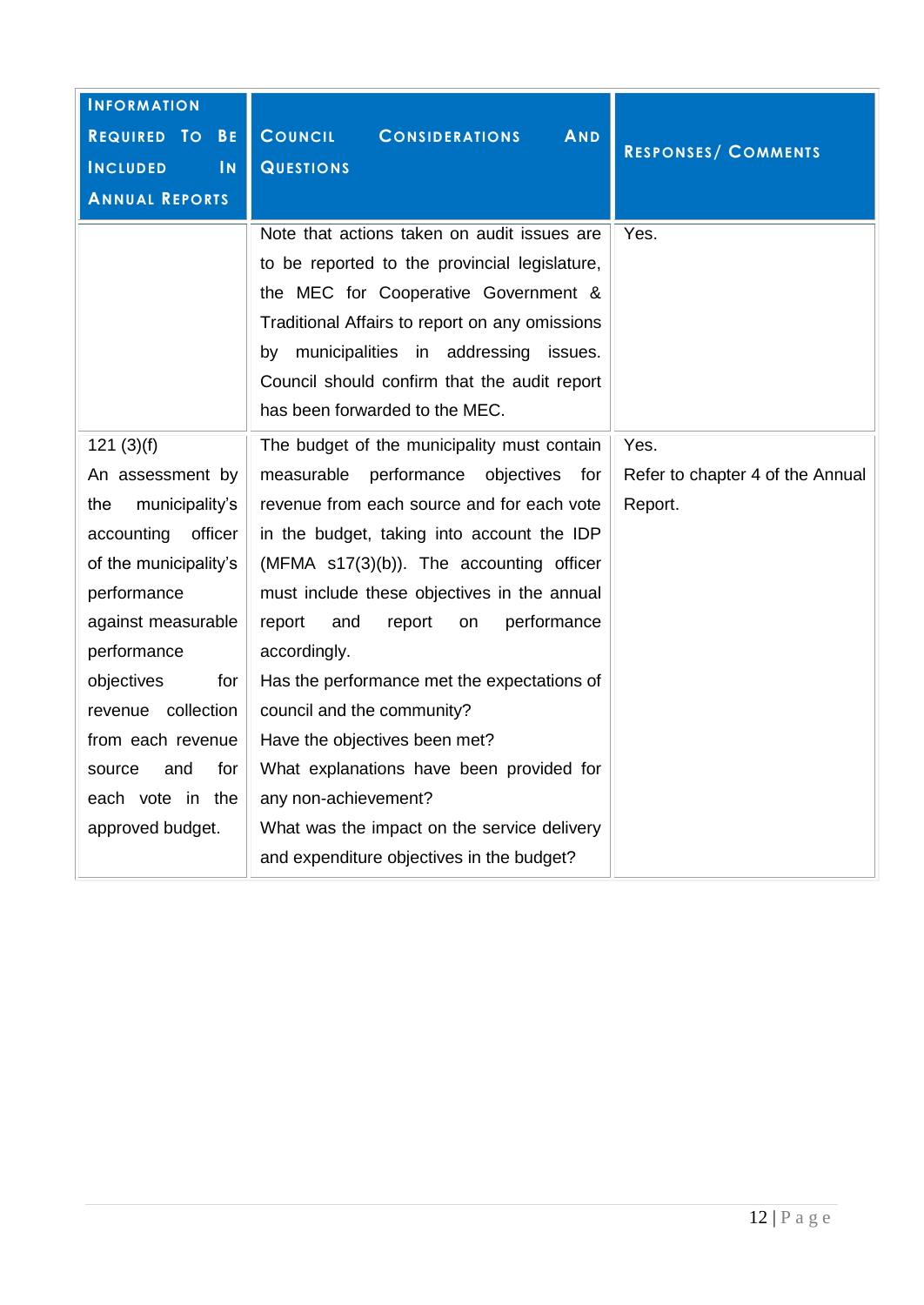| <b>INFORMATION</b>                                                                                                                                            |                                                                                                                                                                                                                                                                                                                                              |                                             |
|---------------------------------------------------------------------------------------------------------------------------------------------------------------|----------------------------------------------------------------------------------------------------------------------------------------------------------------------------------------------------------------------------------------------------------------------------------------------------------------------------------------------|---------------------------------------------|
| REQUIRED TO BE                                                                                                                                                | <b>COUNCIL</b><br><b>AND</b><br><b>CONSIDERATIONS</b>                                                                                                                                                                                                                                                                                        | <b>RESPONSES/ COMMENTS</b>                  |
| <b>INCLUDED</b><br>$\mathbf{N}$                                                                                                                               | <b>QUESTIONS</b>                                                                                                                                                                                                                                                                                                                             |                                             |
| <b>ANNUAL REPORTS</b>                                                                                                                                         |                                                                                                                                                                                                                                                                                                                                              |                                             |
| (3)(i)(k)<br>121<br>Any<br>information<br>as<br>determined by the<br>municipality,<br>the<br>entity or its parent<br>municipality.                            | Review any other information that has been<br>included in regard to the AFS.                                                                                                                                                                                                                                                                 | Not applicable.                             |
| <b>Financial</b><br>1.<br>Matters - Annual<br><b>Financial</b><br><b>Statements</b><br><b>Section</b><br>121<br>(3)<br><b>MFMA</b>                            | Financial reporting matters to be considered                                                                                                                                                                                                                                                                                                 |                                             |
| (4)(g)<br>Recommendations<br>of<br>the<br>audit<br>committee<br>in<br>relation to the AFS<br>and audit reports of<br>municipality<br>the<br>and its entities. | 121 (3)(j) and 121   Have the recommendations of the audit   Yes.<br>committee in regard to the AFS been<br>adequately addressed by the municipality<br>and/or the entity?<br>What actions need to be taken in terms of<br>these recommendations?<br>Conclusions on these recommendations and<br>the actions required should be incorporated | Refer to Chapter 2 of the<br>Annual Report. |
| 2. Disclosures -                                                                                                                                              | in the oversight report.<br><b>Considerations</b>                                                                                                                                                                                                                                                                                            |                                             |
| <b>Allocations</b>                                                                                                                                            |                                                                                                                                                                                                                                                                                                                                              |                                             |
| received<br>and                                                                                                                                               |                                                                                                                                                                                                                                                                                                                                              |                                             |
| <b>Section</b><br>made -                                                                                                                                      |                                                                                                                                                                                                                                                                                                                                              |                                             |
| 123-125 MFMA                                                                                                                                                  |                                                                                                                                                                                                                                                                                                                                              |                                             |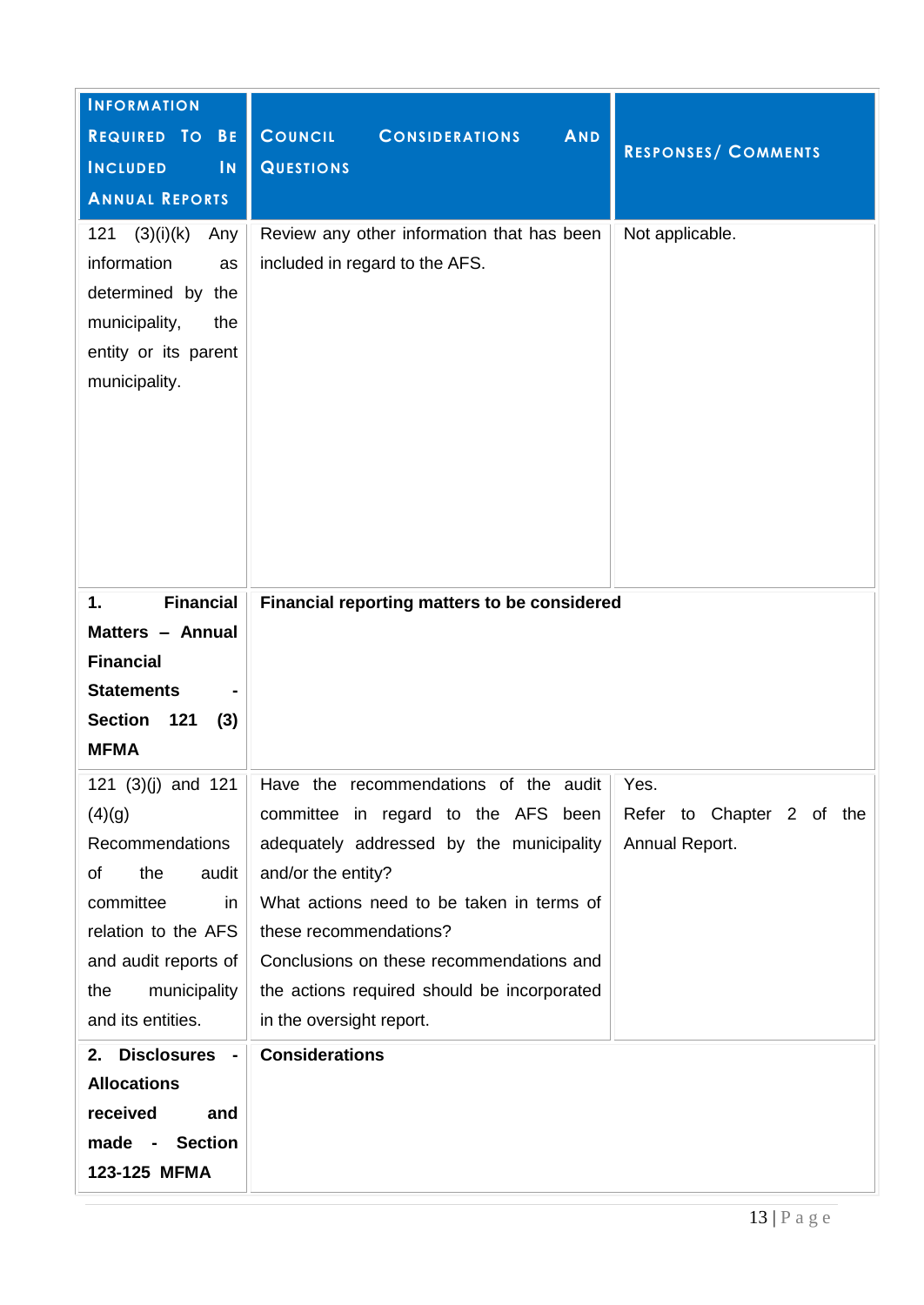| <b>INFORMATION</b><br>REQUIRED TO<br><b>BE</b><br><b>INCLUDED</b><br>$\overline{\mathsf{N}}$<br><b>ANNUAL REPORTS</b> | <b>COUNCIL</b><br><b>AND</b><br><b>CONSIDERATIONS</b><br><b>QUESTIONS</b>                                                                                                                                                                                                                                                                                                                                                                                                                                                                                                                                                                                                                                                                              | <b>RESPONSES/ COMMENTS</b>                         |
|-----------------------------------------------------------------------------------------------------------------------|--------------------------------------------------------------------------------------------------------------------------------------------------------------------------------------------------------------------------------------------------------------------------------------------------------------------------------------------------------------------------------------------------------------------------------------------------------------------------------------------------------------------------------------------------------------------------------------------------------------------------------------------------------------------------------------------------------------------------------------------------------|----------------------------------------------------|
| 123(1)(a)<br>Allocations<br>received<br>by<br>and<br>made<br>to<br>the<br>municipality.                               | The report should disclose:<br>Details of allocations received from<br>✔<br>another organ of state in the national or<br>provincial sphere.<br>Details of allocations received from a<br>✓<br>municipal, entity or another municipality.<br>Details of allocations made to any other<br>$\checkmark$<br>organ of state, another municipality, or a<br>municipal entity.<br>Any other allocation made to<br>the<br>$\checkmark$<br>municipality under Section 214(1) (c) of<br>the Constitution.<br>Have these allocations been received and<br>made? Does the audit report confirm the<br>correctness of the allocations received in<br>terms of DORA and provincial budgets?<br>Does the audit report or the audit committee<br>recommend any action? | Yes.<br>Refer to chapter 6 of the Annual<br>Report |
| 125(1)<br>Information<br>in                                                                                           | Municipalities and entities are reminded of<br>the requirement to include, in their annual                                                                                                                                                                                                                                                                                                                                                                                                                                                                                                                                                                                                                                                             | Yes                                                |
| relation<br>to<br>outstanding                                                                                         | financial statements, amounts owed to them<br>and persistently delayed beyond 30 days, by                                                                                                                                                                                                                                                                                                                                                                                                                                                                                                                                                                                                                                                              | Refer to Chapter 6 of the annual<br>report         |
| debtors<br>and<br>creditors<br>of<br>the<br>municipality<br>and<br>entities.                                          | national or provincial departments and public<br>entities.<br>It is also a requirement to report on whether<br>the municipality or entity has met<br>its<br>commitments,<br>including<br>statutory<br>the<br>audit<br>payment<br>Οf<br>taxes,<br>fees,<br>and<br>contributions for pension and medical aid<br>funds.<br>Council should be satisfied that -                                                                                                                                                                                                                                                                                                                                                                                             |                                                    |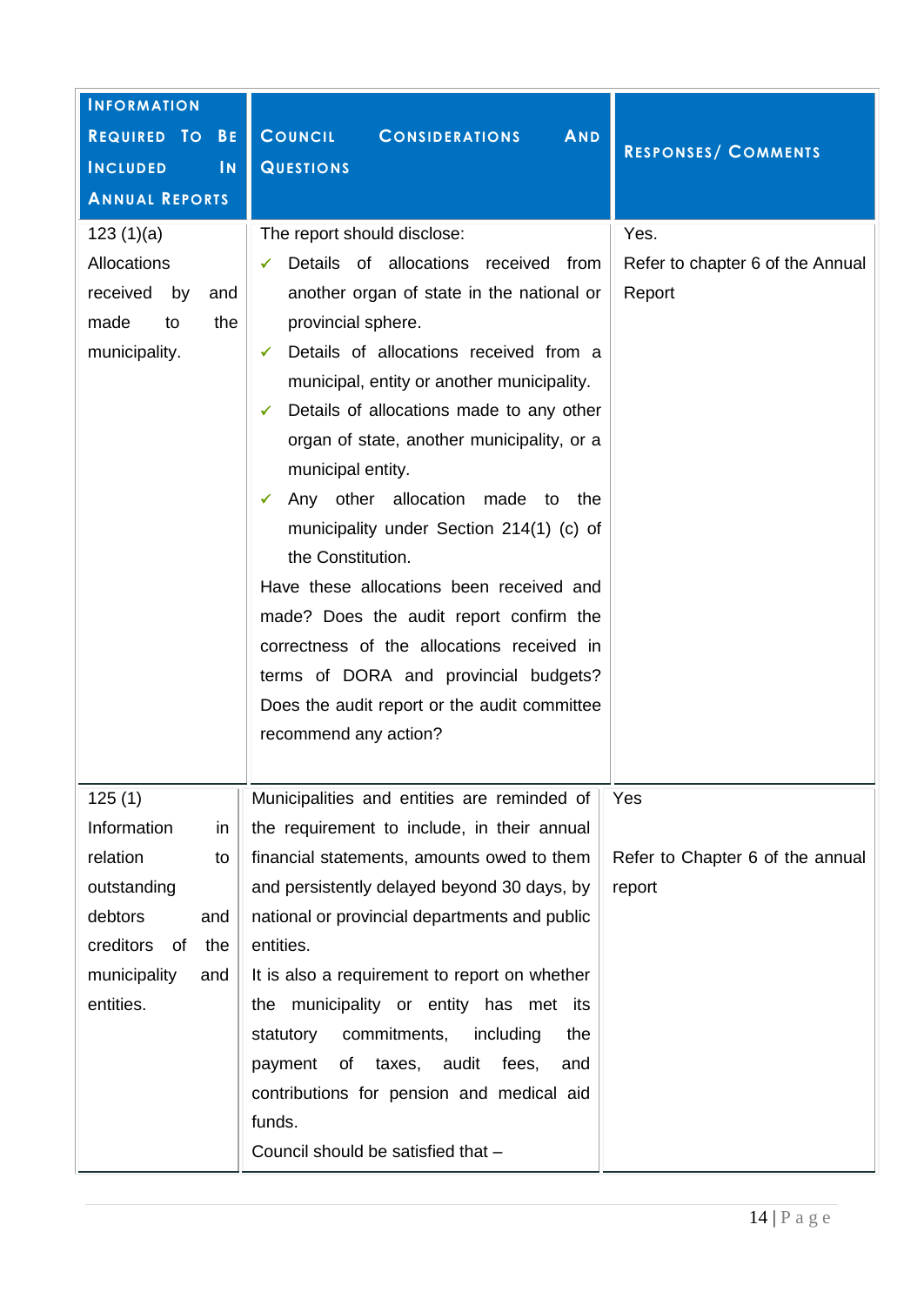| <b>INFORMATION</b><br>REQUIRED TO<br><b>BE</b><br><b>INCLUDED</b><br>$\mathsf{I}\mathsf{N}$<br><b>ANNUAL REPORTS</b> | <b>COUNCIL</b><br><b>AND</b><br><b>CONSIDERATIONS</b><br><b>QUESTIONS</b><br>information<br>the<br>has<br>properly<br>✓<br>been<br>disclosed;<br>conditions of allocations have been met;<br>✓<br>and<br>that any explanations<br>provided<br>are<br>acceptable.                                                                                                                                                                                                                                                                                                                                                                                                                                                                                                                                                                                                                                 | <b>RESPONSES/ COMMENTS</b>     |
|----------------------------------------------------------------------------------------------------------------------|--------------------------------------------------------------------------------------------------------------------------------------------------------------------------------------------------------------------------------------------------------------------------------------------------------------------------------------------------------------------------------------------------------------------------------------------------------------------------------------------------------------------------------------------------------------------------------------------------------------------------------------------------------------------------------------------------------------------------------------------------------------------------------------------------------------------------------------------------------------------------------------------------|--------------------------------|
| 2. Disclosures -<br><b>Allocations</b><br>received<br>and<br>made - Section<br>123-125 MFMA<br>123(1)(c)             | <b>Considerations</b><br>Section 123 of the MFMA and MFMA                                                                                                                                                                                                                                                                                                                                                                                                                                                                                                                                                                                                                                                                                                                                                                                                                                        | Refer to Note 23 of the Annual |
| Information<br>in<br>relation to the use<br>οf<br>allocations<br>received.                                           | guidance circular 11, require that the<br>provide<br>information<br>municipality<br>per<br>allocation received per vote and include:<br>The current year and details of spending<br>$\checkmark$<br>on all previous conditional grants, for the<br>previous two financial years. Information<br>is to be provided per vote. (For example,<br>municipalities must report on all transfers<br>received<br>from<br>provincial<br>housing<br>departments for housing subsidy grants<br>for three financial years, and indicate<br>how such funds were spent, and for what<br>projects.<br>Information<br>whether<br>stating<br>the<br>✔<br>municipality has complied with<br>the<br>conditions of the grants, allocations in<br>terms of section $214(1)(c)$<br>of the<br>Constitution and allocations received<br>from other than another organ of state.<br>Where there is non-compliance, details | Report.                        |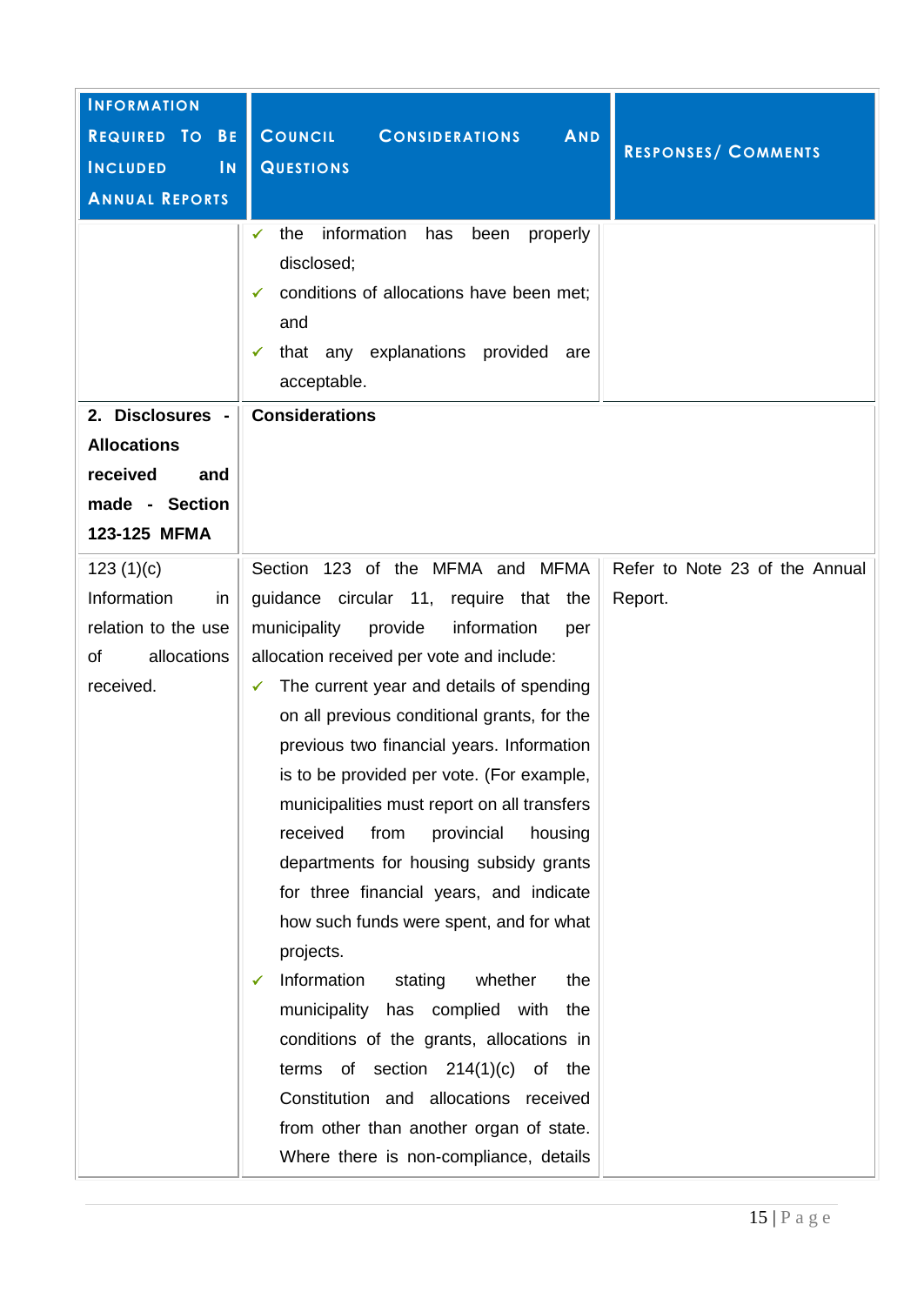| <b>INFORMATION</b><br>REQUIRED TO<br><b>BE</b><br>$\overline{\mathsf{N}}$<br><b>INCLUDED</b><br><b>ANNUAL REPORTS</b> | <b>COUNCIL</b><br><b>AND</b><br><b>CONSIDERATIONS</b><br><b>QUESTIONS</b>                                                                                                                                                                                                                                                                                                                                                                                                                                                                                                                                                                                                                                                                                                                                                                                                                                                                                                                                                                                                             | <b>RESPONSES/ COMMENTS</b> |
|-----------------------------------------------------------------------------------------------------------------------|---------------------------------------------------------------------------------------------------------------------------------------------------------------------------------------------------------------------------------------------------------------------------------------------------------------------------------------------------------------------------------------------------------------------------------------------------------------------------------------------------------------------------------------------------------------------------------------------------------------------------------------------------------------------------------------------------------------------------------------------------------------------------------------------------------------------------------------------------------------------------------------------------------------------------------------------------------------------------------------------------------------------------------------------------------------------------------------|----------------------------|
|                                                                                                                       | of the reasons for non-compliance are to<br>be provided.<br>Information on whether allocations under<br>✓<br>the DORA were delayed or withheld and<br>the reasons advanced for this.<br>This information is required on all allocations<br>excluding the municipality's portion of the<br>equitable share and where prescribed<br>otherwise by the nature of the allocation.<br>The Auditor-General will ensure that the<br>audit process includes a proper assessment<br>(and reconciliation) on all national grants<br>received by a municipality. Council should<br>consider this aspect of the audit report and<br>comments by the audit committee on the<br>use of allocations received.<br>Council should be satisfied that -<br>the information has been<br>properly<br>disclosed;<br>conditions of allocations have been met;<br>✓<br>and<br>that any explanations provided are<br>✓<br>acceptable.<br>The comments of the Auditor-General and<br>the views of the audit committee should be<br>used to determine the accuracy<br>and<br>appropriateness of this information. |                            |
|                                                                                                                       |                                                                                                                                                                                                                                                                                                                                                                                                                                                                                                                                                                                                                                                                                                                                                                                                                                                                                                                                                                                                                                                                                       |                            |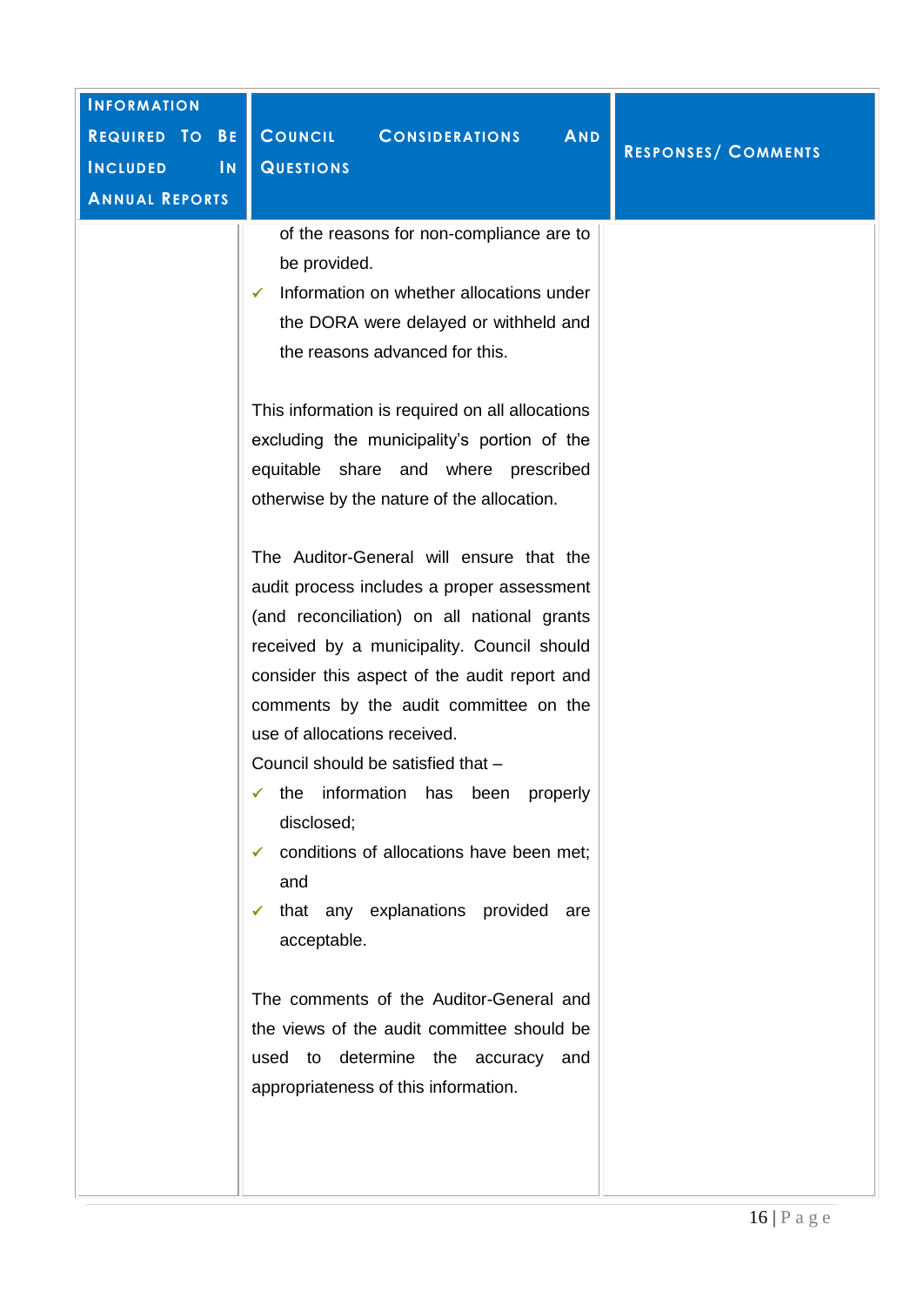| <b>INFORMATION</b><br>REQUIRED TO<br><b>BE</b> | <b>COUNCIL</b><br><b>AND</b><br><b>CONSIDERATIONS</b>   | <b>RESPONSES/ COMMENTS</b>      |
|------------------------------------------------|---------------------------------------------------------|---------------------------------|
| <b>INCLUDED</b><br>$\mathsf{I}\mathsf{N}$      | <b>QUESTIONS</b>                                        |                                 |
| <b>ANNUAL REPORTS</b>                          |                                                         |                                 |
|                                                |                                                         |                                 |
| 3. Disclosures in                              | <b>Considerations relating to section 124</b>           |                                 |
| notes to AFS                                   |                                                         |                                 |
| Information                                    | Information on the following items is to be             | Yes.                            |
| relating to benefits                           | included in the notes to the annual report              | Refer to Note 26 of the Annual  |
| paid<br>by                                     | and AFS:                                                | Report.                         |
| municipality<br>and                            | $\checkmark$ salaries, allowances and benefits of       |                                 |
| entity<br>to                                   | political office bearers, councillors and               | Refer to Notes 26 of the Annual |
| councillors,                                   | boards of directors, whether financial or               | Report.                         |
| directors<br>and                               | in kind;                                                |                                 |
| officials.                                     | $\checkmark$ any arrears owed by individual councillors | Refer to Notes 46 of the Annual |
|                                                | to the municipality or entity for rates and             | Report.                         |
|                                                | services, which at any time<br>were                     |                                 |
|                                                | outstanding for more than 90 days,                      |                                 |
|                                                | including the names of councillors;                     |                                 |
|                                                | $\checkmark$ salaries allowances and benefits of the    | Refer to Note 25 of the Annual  |
|                                                | municipal manager, CEO of a municipal                   | Report.                         |
|                                                | entity, CFO and every senior manager;                   |                                 |
|                                                | contributions for pensions and medical<br>✓             |                                 |
|                                                | aid;                                                    |                                 |
|                                                | travel,<br>motor<br>accommodation,<br>car,<br>✔         |                                 |
|                                                | subsistence and other allowances;                       |                                 |
|                                                | housing benefits and allowances;<br>✔                   |                                 |
|                                                | overtime payments;<br>✔                                 |                                 |
|                                                | loans and advances, and;<br>✔                           |                                 |
|                                                | any other type of benefit or allowance<br>✓             |                                 |
|                                                | related to staff.                                       |                                 |
|                                                | Council should be satisfied that -                      |                                 |
|                                                | the information has been properly<br>$\checkmark$       |                                 |
|                                                | disclosed;                                              |                                 |
|                                                | conditions of allocations have been                     |                                 |
|                                                | met; and                                                |                                 |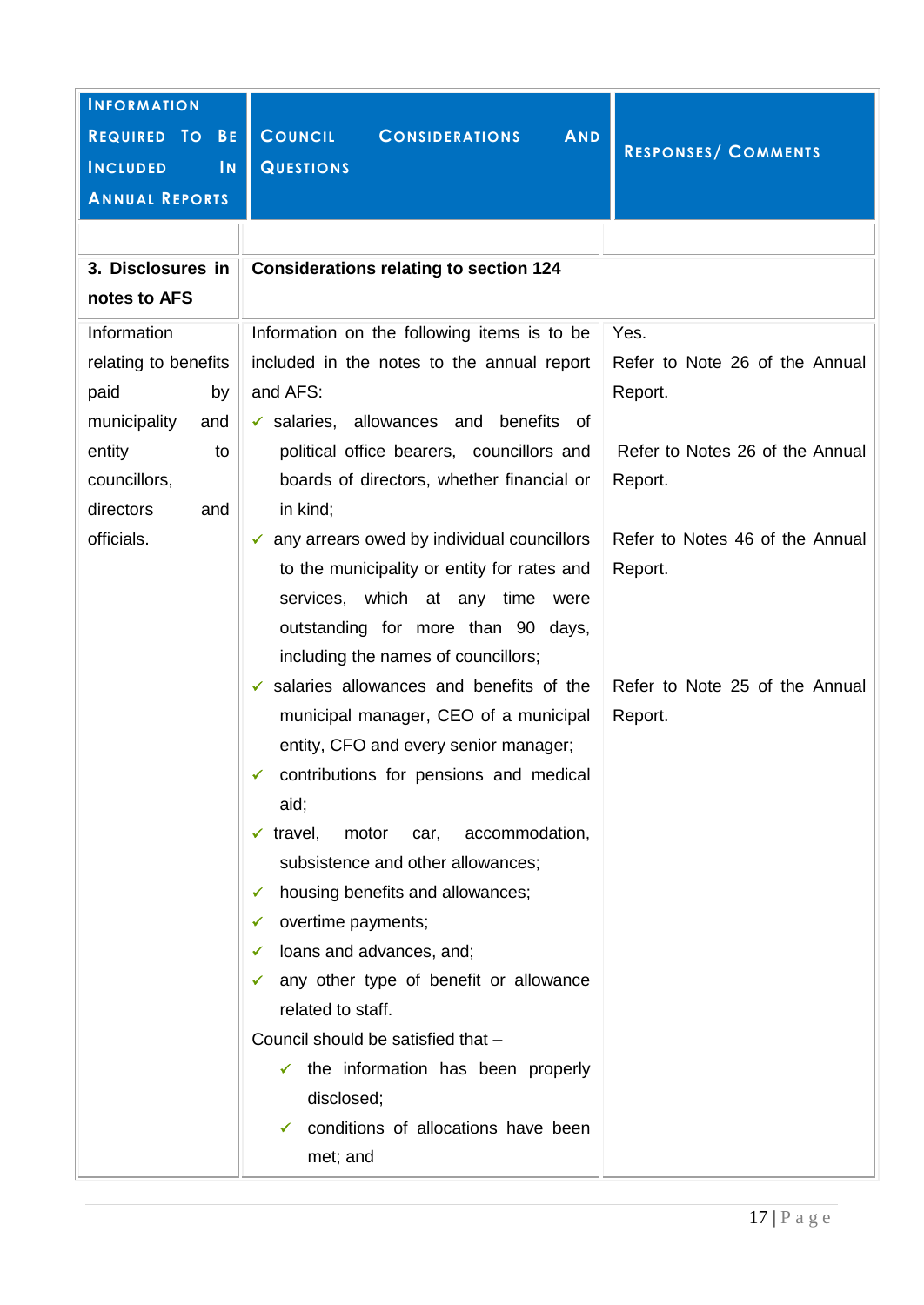| <b>INFORMATION</b>                        |                                                       |                                  |
|-------------------------------------------|-------------------------------------------------------|----------------------------------|
| REQUIRED TO BE                            | <b>COUNCIL</b><br><b>AND</b><br><b>CONSIDERATIONS</b> |                                  |
|                                           |                                                       | <b>RESPONSES/ COMMENTS</b>       |
| <b>INCLUDED</b><br>$\mathsf{I}\mathsf{N}$ | <b>QUESTIONS</b>                                      |                                  |
| <b>ANNUAL REPORTS</b>                     |                                                       |                                  |
|                                           | that any explanations provided are                    |                                  |
|                                           | acceptable.                                           |                                  |
|                                           | The comments of the Auditor-General and               |                                  |
|                                           | the views of the audit committee should be            |                                  |
|                                           | used to determine the accuracy<br>and                 |                                  |
|                                           | appropriateness of this information.                  |                                  |
|                                           |                                                       |                                  |
| <b>Municipal</b><br>4.                    | <b>Considerations</b>                                 |                                  |
| <b>Performance</b>                        |                                                       |                                  |
| <b>The</b><br>annual                      | Section 46, MSA requires municipalities to            | Yes.                             |
| performance                               | submit a performance report reflecting the            | Refer to Chapter 5 of the Annual |
| the<br>reports<br>of                      | performance of the municipality and each              | Report.                          |
| municipality<br>and                       | service provider, a comparison of the                 |                                  |
| entities.                                 | performance with targets set for the previous         |                                  |
|                                           | year and measures taken to improve                    |                                  |
|                                           | performance. The report must form part of             |                                  |
|                                           | the annual report. Questions that may be              |                                  |
|                                           | considered are -                                      |                                  |
|                                           | $\checkmark$ Has the performance report been          |                                  |
|                                           | included in the annual report?                        |                                  |
|                                           | Have all the performance targets set in<br>✔          |                                  |
|                                           | the budgets, SDBIP, service agreements                |                                  |
|                                           | etc, been included in the report?                     |                                  |
|                                           | Does the performance evaluation in the<br>✔           |                                  |
|                                           | actual<br>annual<br>report<br>compare                 |                                  |
|                                           | performance with targets expressed in                 |                                  |
|                                           | the budgets and SDBIP approved for the                |                                  |
|                                           | financial year?                                       |                                  |
|                                           |                                                       |                                  |
|                                           | In terms of key functions or services, how            |                                  |
|                                           | has each performed? E.g. have backlogs for            |                                  |
|                                           | water, sanitation, and electricity been               |                                  |
|                                           | reduced? What are the refuse collection               |                                  |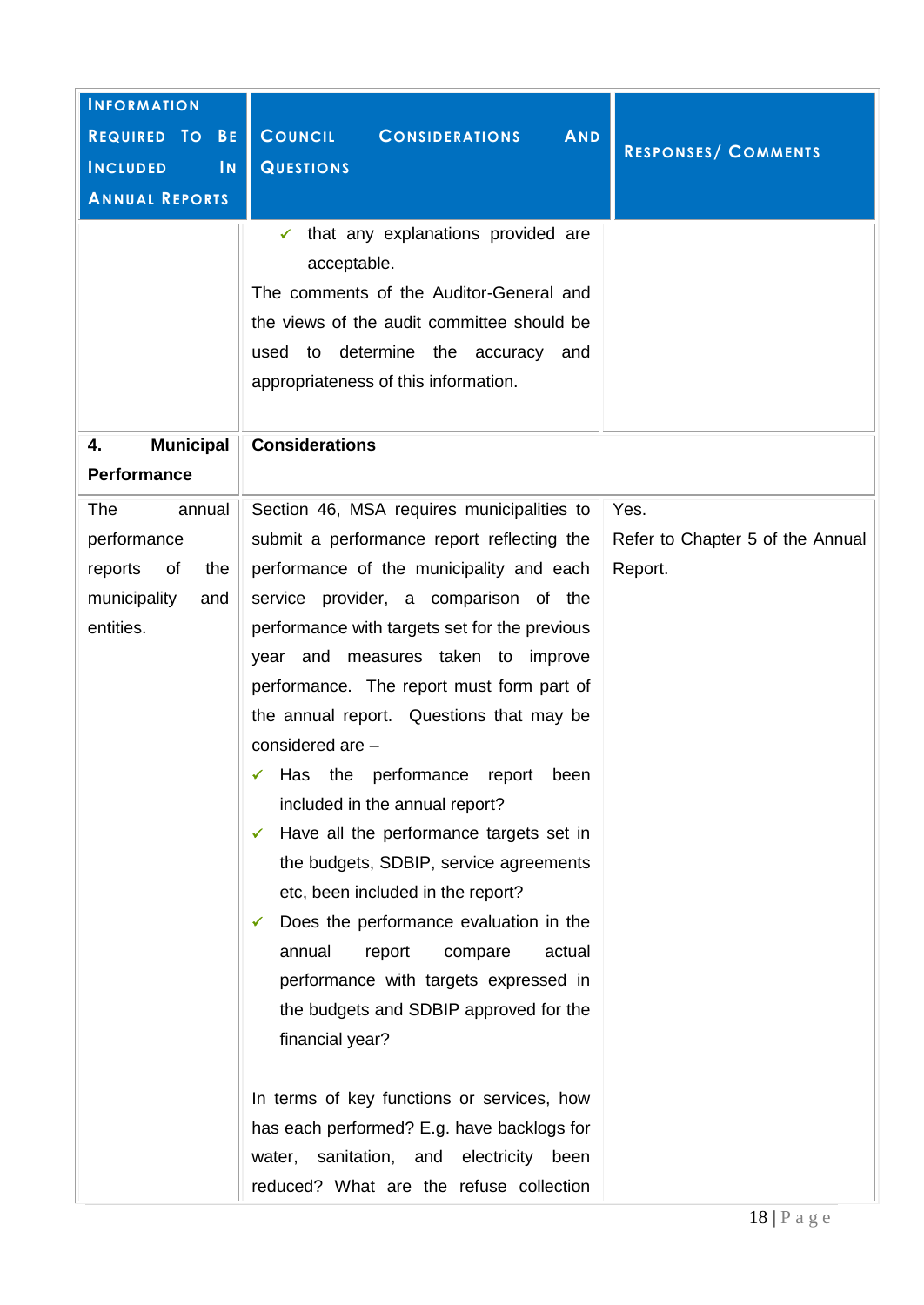| <b>INFORMATION</b>                         |                                                                                                                                                                                                                                                                                                                                                                                                                                                                                                                                                                                                                                                                                                                                                                                                                                                                                                                                                                                                                                                                                                                                                                                                                                                                                                                            |
|--------------------------------------------|----------------------------------------------------------------------------------------------------------------------------------------------------------------------------------------------------------------------------------------------------------------------------------------------------------------------------------------------------------------------------------------------------------------------------------------------------------------------------------------------------------------------------------------------------------------------------------------------------------------------------------------------------------------------------------------------------------------------------------------------------------------------------------------------------------------------------------------------------------------------------------------------------------------------------------------------------------------------------------------------------------------------------------------------------------------------------------------------------------------------------------------------------------------------------------------------------------------------------------------------------------------------------------------------------------------------------|
| REQUIRED TO<br><b>BE</b>                   | <b>COUNCIL</b><br><b>CONSIDERATIONS</b><br><b>AND</b><br><b>RESPONSES/ COMMENTS</b>                                                                                                                                                                                                                                                                                                                                                                                                                                                                                                                                                                                                                                                                                                                                                                                                                                                                                                                                                                                                                                                                                                                                                                                                                                        |
| <b>INCLUDED</b><br>$\overline{\mathsf{N}}$ | <b>QUESTIONS</b>                                                                                                                                                                                                                                                                                                                                                                                                                                                                                                                                                                                                                                                                                                                                                                                                                                                                                                                                                                                                                                                                                                                                                                                                                                                                                                           |
|                                            |                                                                                                                                                                                                                                                                                                                                                                                                                                                                                                                                                                                                                                                                                                                                                                                                                                                                                                                                                                                                                                                                                                                                                                                                                                                                                                                            |
| <b>ANNUAL REPORTS</b>                      | volumes, library usage statistics etc?<br>what extent<br>To<br>has<br>performance<br>achieved targets set by council?<br>the<br>council satisfied with<br>ls.<br>the<br>✓<br>performance levels achieved?<br>the<br>community<br>satisfied<br>ls.<br>with<br>✓<br>performance?<br>Has<br>customer<br>a<br>satisfaction survey been undertaken<br>and, if so, how do the results align with<br>the annual report contents? What were<br>the outcomes of public consultation and<br>public hearings?<br>What actions have been taken and<br>planned to improve performance?<br>Is the council satisfied with actions to<br>✓<br>improve performance?<br>Did the targets set in the budgets,<br>✓<br>SDBIP agree with the targets set in the<br>performance contracts of the municipal<br>manager and each senior manager?<br>Does the report evaluate the efficiency of<br>✔<br>mechanisms applied to deliver the<br>performance outcomes?<br>Taking into account the audit report and<br>✔<br>opinion and the views of the audit<br>committee, is performance considered to<br>be efficient and effective?<br>To what extent have actions planned for<br>✔<br>the previous year been carried over to<br>the financial year reported upon?<br>Have any actions planned in the<br>✔<br>reported year been carried over to the |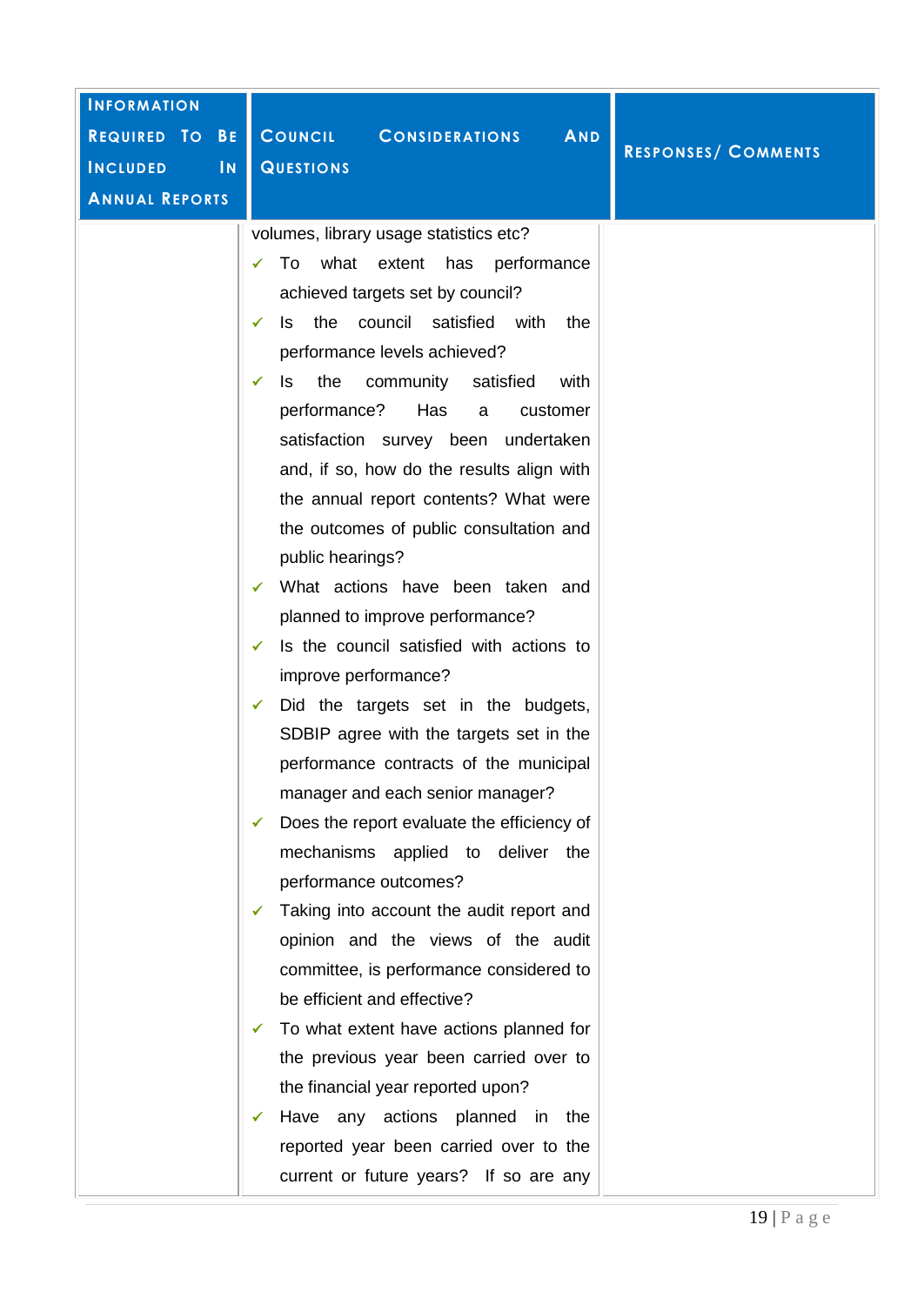| <b>INFORMATION</b><br>REQUIRED TO<br><b>BE</b><br><b>INCLUDED</b><br>$\mathsf{I}\mathsf{N}$<br><b>ANNUAL REPORTS</b> | <b>COUNCIL</b><br><b>CONSIDERATIONS</b><br><b>AND</b><br><b>QUESTIONS</b><br>explanations been<br>provided<br>by the                                                                                                                                                              | <b>RESPONSES/ COMMENTS</b>                                                                                       |
|----------------------------------------------------------------------------------------------------------------------|-----------------------------------------------------------------------------------------------------------------------------------------------------------------------------------------------------------------------------------------------------------------------------------|------------------------------------------------------------------------------------------------------------------|
|                                                                                                                      | municipal manager<br>and<br>are<br>these<br>satisfactory?<br>Council<br>should<br>draw<br>comment<br>and<br>conclusions on information and explanations<br>provided.                                                                                                              |                                                                                                                  |
| Audit reports<br>on<br>performance.                                                                                  | Section 45, MSA requires that the Auditor-<br>General<br>audit<br>the<br>results<br>must<br>οf<br>performance measurements, as part of the<br>internal auditing processes and annually.<br>Have the recommendations of internal audit<br>been acted on during the financial year? | The Audit Committee highlighted<br>areas of improvement<br>which<br>adopted<br>management<br>and<br>implemented. |
|                                                                                                                      | Have recommendations by internal audit<br>and/or the auditor-general been included in<br>action plans to improve performance in the<br>following year?                                                                                                                            | Refer to Chapter 2 & 3, of the<br>Annual Report.                                                                 |
| Performance<br>of<br>municipal entities<br>municipal<br>and<br>service providers.                                    | The annual report of the municipality should<br>provide an assessment of the performance<br>of the municipal entities and all contracted<br>service providers. This is in addition to the<br>separate annual reports of the entities.                                             | Yes.<br>Refer to Chapter 5, of the Annual<br>Report.                                                             |
|                                                                                                                      | The report should evaluate the effectiveness<br>of these services and whether alternative<br>mechanisms should be considered.                                                                                                                                                     |                                                                                                                  |
|                                                                                                                      | Is the council satisfied with the evaluation<br>and conclusions of the municipality?<br>What<br>other<br>actions<br>considered<br>are<br>necessary to be taken by the accounting<br>officer?                                                                                      |                                                                                                                  |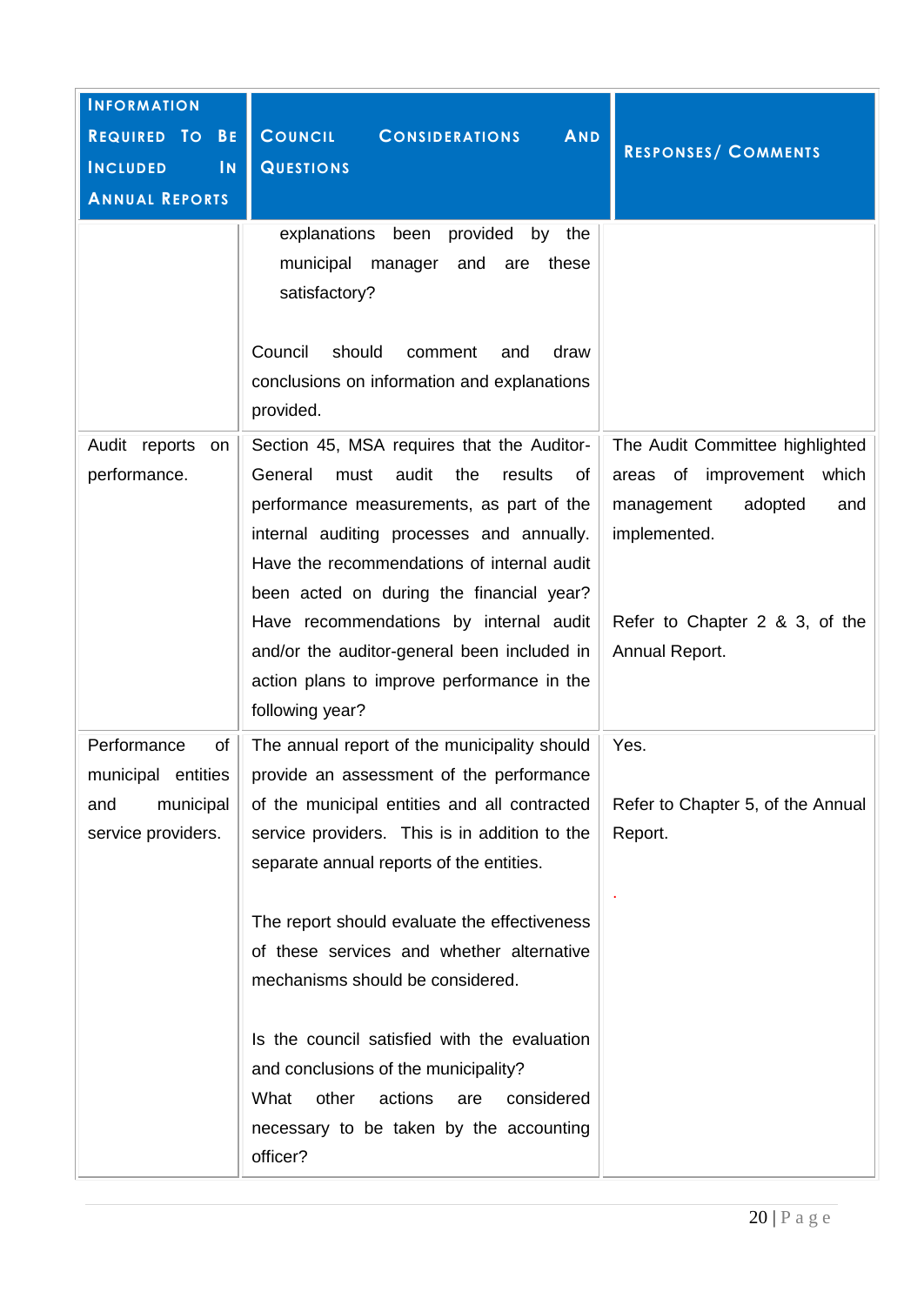| <b>INFORMATION</b><br>REQUIRED TO BE<br><b>INCLUDED</b><br>$\overline{\mathsf{N}}$<br><b>ANNUAL REPORTS</b><br><b>General</b><br>5. | <b>AND</b><br><b>COUNCIL</b><br><b>CONSIDERATIONS</b><br><b>QUESTIONS</b><br>The following general information is required to be disclosed in the annual                                                                                                                                                                                                                                                                                                          | <b>RESPONSES/ COMMENTS</b>                          |
|-------------------------------------------------------------------------------------------------------------------------------------|-------------------------------------------------------------------------------------------------------------------------------------------------------------------------------------------------------------------------------------------------------------------------------------------------------------------------------------------------------------------------------------------------------------------------------------------------------------------|-----------------------------------------------------|
| information                                                                                                                         | report.                                                                                                                                                                                                                                                                                                                                                                                                                                                           |                                                     |
| Relevant<br>information<br>on<br>municipal entities.                                                                                | The<br>should<br>disclose<br>municipality<br>all<br>information relating to the municipal entities<br>under the sole or effective control of the<br>municipality. Information to be disclosed<br>includes names and types of entities,<br>members of the board, addresses, and<br>contact details for entities, the purpose of<br>the entity, the functions, and services<br>provided the type and term of service level<br>agreements with the entities.         | Not applicable. There are no<br>municipal entities. |
| The use of any<br>funding<br>donor<br>support.                                                                                      | What donor funding has the municipality<br>received?<br>Have the purposes and the management<br>$\checkmark$<br>funding<br>agreements for the<br>been<br>properly agreed upon?<br>Have the funds been used in accordance<br>✓<br>with agreements?<br>Have the objectives been achieved?<br>✔<br>Has the use of funds been effective in<br>✔<br>improving services to the community?<br>What actions need to be taken to<br>✔<br>improve utilisation of the funds? | Not Applicable. No donor funding<br>was received.   |
| Agreements,<br>contracts<br>and<br>under<br>projects<br>Private-Public-<br>Partnerships.                                            | Information similar to the details of municipal<br>entities should be provided.<br>Council should ensure that all details have<br>been supplied.                                                                                                                                                                                                                                                                                                                  | Not applicable.                                     |
| Service<br>delivery                                                                                                                 | This may be a high level summary,<br>in.                                                                                                                                                                                                                                                                                                                                                                                                                          | Refer to Chapter 3 of the Annual                    |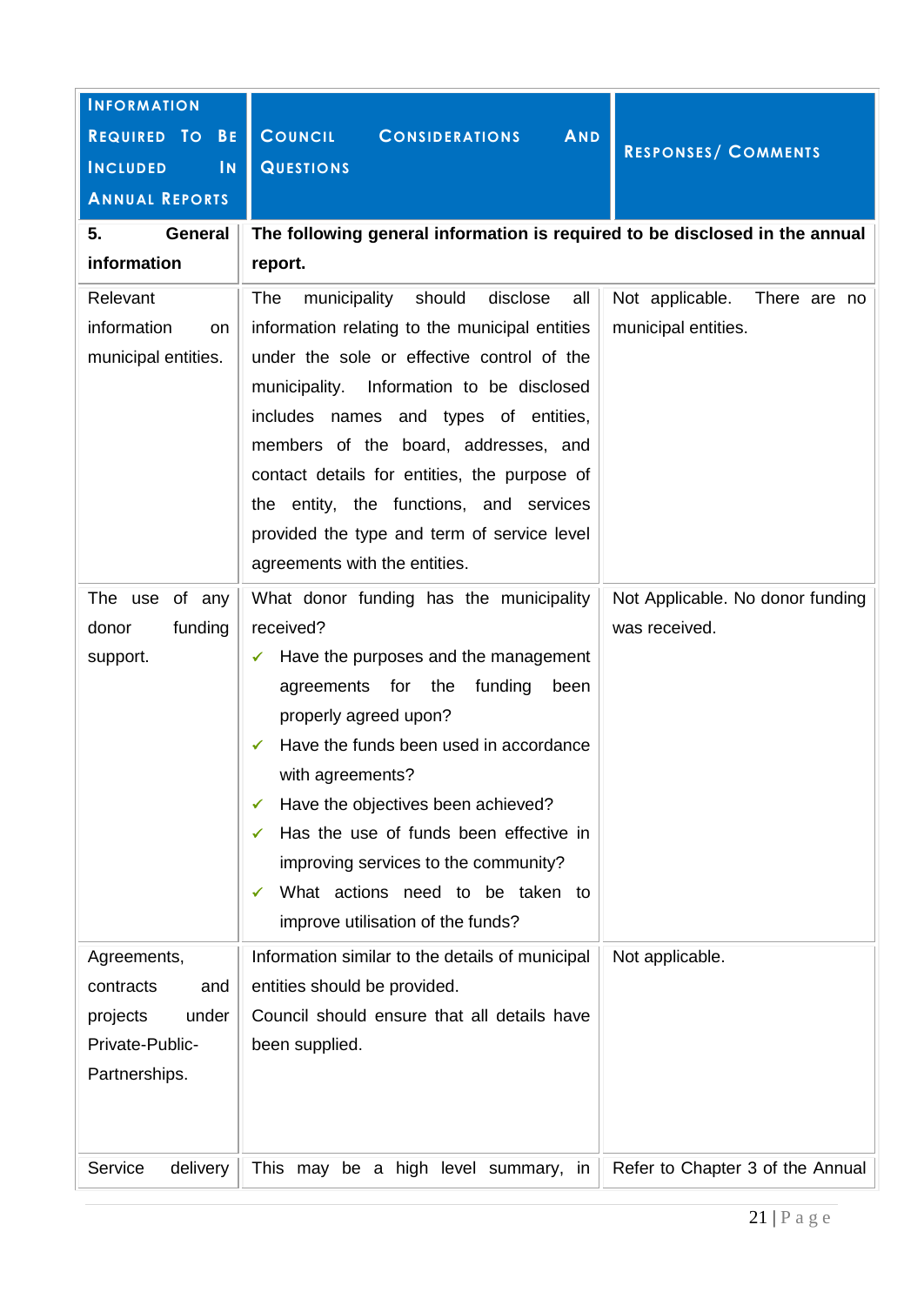| <b>INFORMATION</b>                        |                                                       |                             |
|-------------------------------------------|-------------------------------------------------------|-----------------------------|
| REQUIRED TO<br><b>BE</b>                  | <b>COUNCIL</b><br><b>CONSIDERATIONS</b><br><b>AND</b> |                             |
|                                           |                                                       | <b>RESPONSES/ COMMENTS</b>  |
| <b>INCLUDED</b><br>$\mathsf{I}\mathsf{N}$ | <b>QUESTIONS</b>                                      |                             |
| <b>ANNUAL REPORTS</b>                     |                                                       |                             |
| performance<br>on                         | detailed<br>information<br>addition<br>to<br>on       | Report.                     |
| services<br>key                           | which<br>performance,<br>sets<br>out<br>overall       |                             |
| provided.                                 | performance under the strategic objectives            |                             |
|                                           | of the municipality. Overall results on the           |                             |
|                                           | strategic functions and services should be            |                             |
|                                           | summarised. This should cover all services            |                             |
|                                           | provided by the municipality,<br>whether              |                             |
|                                           | entities or external mechanisms.                      |                             |
|                                           | Council may draw conclusions on the overall           |                             |
|                                           | performance of the municipality.                      |                             |
|                                           | This information may be found in an                   |                             |
|                                           | executive summary section of the annual               |                             |
|                                           | report and or in statistical tables.                  |                             |
| Information<br>on                         | Details of all long-term contracts including          | Not applicable              |
| long-term                                 | levels of liability to the municipality should be     |                             |
| contracts.                                | included.<br>Council should ensure<br>all             |                             |
|                                           | information is correctly supplied.                    |                             |
| Information                               | Details of significant IT activities should be        | Not applicable              |
| technology<br>and $ $                     | outlined indicating the effectiveness of the IT       |                             |
| systems                                   | projects and the quality of IT services.              |                             |
| purchases and the                         | Council should consider how effectively the           |                             |
| effectiveness<br>of                       | facilitate<br>ΙT<br>services<br>support<br>and        |                             |
| these systems<br>in                       | performance of the municipality and whether           |                             |
| delivery<br>the<br>of                     | value for money has been obtained.                    |                             |
| services and for                          | Details of any future IT proposals should be          |                             |
| ensuring                                  | summarised. Council should comment and                |                             |
| compliance<br>with                        | conclusions<br>information<br>draw<br>the<br>on       |                             |
| statutory                                 | provided.                                             |                             |
| obligations.                              |                                                       |                             |
| Three year capital                        | A summary of the long-term capital plans              | Not included in the report. |
| for<br>plan                               | and how these address the backlogs of                 |                             |
| addressing                                | services in the municipality should<br>be             |                             |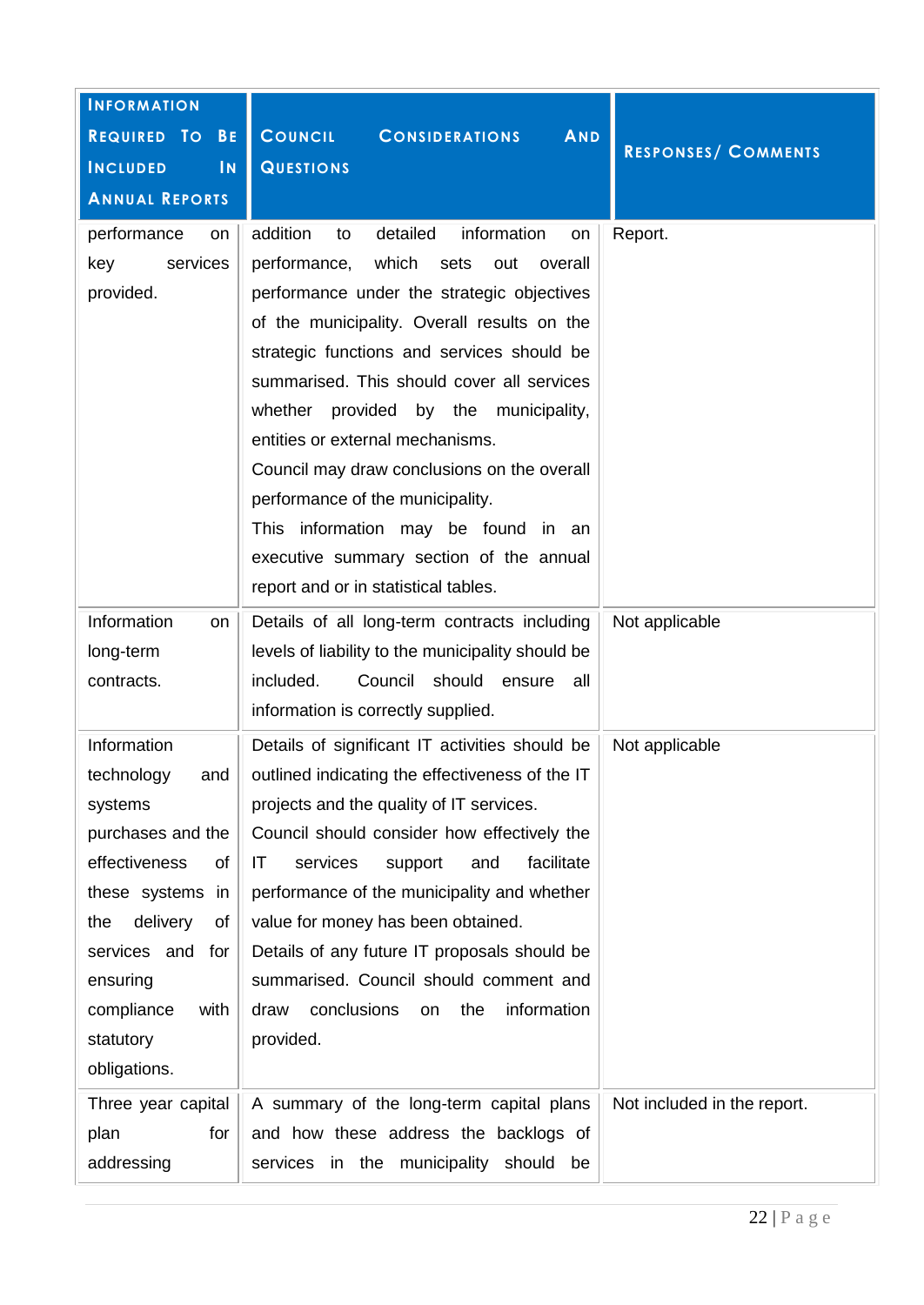| <b>INFORMATION</b><br>REQUIRED TO<br><b>BE</b><br><b>INCLUDED</b><br>$\mathsf{N}$<br><b>ANNUAL REPORTS</b> | <b>COUNCIL</b><br><b>AND</b><br><b>CONSIDERATIONS</b><br><b>QUESTIONS</b>                                                                                                                                                                                                                                                                                                                                                                                                                                                                                           | <b>RESPONSES/ COMMENTS</b>                                                     |  |
|------------------------------------------------------------------------------------------------------------|---------------------------------------------------------------------------------------------------------------------------------------------------------------------------------------------------------------------------------------------------------------------------------------------------------------------------------------------------------------------------------------------------------------------------------------------------------------------------------------------------------------------------------------------------------------------|--------------------------------------------------------------------------------|--|
| infrastructure<br>backlogs in terms<br>of the Municipal<br>Infrastructure<br>(MIG)<br>Grant<br>framework.  | provided.<br>This should include details of types and<br>scale<br>of<br>backlogs,<br>projected<br>cost<br>implications, strategies to<br>address<br>the<br>backlogs<br>and<br>plans<br>and/or<br>proposed<br>approved. The summary here should cross<br>reference to the performance reports in the<br>annual report and also will be highlighted in<br>the coming budgets.<br>Council should consider whether the plans<br>appropriately address the backlogs and are<br>consistent with the strategic policy directions<br>of council and needs of the community. |                                                                                |  |
|                                                                                                            | 6. Other considerations recommended                                                                                                                                                                                                                                                                                                                                                                                                                                                                                                                                 |                                                                                |  |
| Timing of reports.                                                                                         | Was<br>the<br>tabled<br>the<br>time<br>report<br>in<br>prescribed?<br>Has a schedule for consideration of the<br>report been adopted?                                                                                                                                                                                                                                                                                                                                                                                                                               | Yes.                                                                           |  |
| Oversight<br>committee<br>or<br>other mechanism.                                                           | What mechanisms have been put in place to<br>prepare the oversight report?<br>Has a schedule for its completion and<br>tabling been adopted?                                                                                                                                                                                                                                                                                                                                                                                                                        | Yes.<br>The schedule was adopted.                                              |  |
| Payment<br>of<br>performance<br>bonuses<br>to<br>municipal officials.                                      | Refer to Section 57 MSA as amended.<br>Bonuses based on performance may be<br>awarded to a municipal manager or a<br>directly<br>accountable<br>the<br>manager<br>to<br>municipal manager after the end of the<br>financial year and only after an evaluation of                                                                                                                                                                                                                                                                                                    | No performance bonuses were<br>paid<br>Section<br>57<br>to<br>any<br>Managers. |  |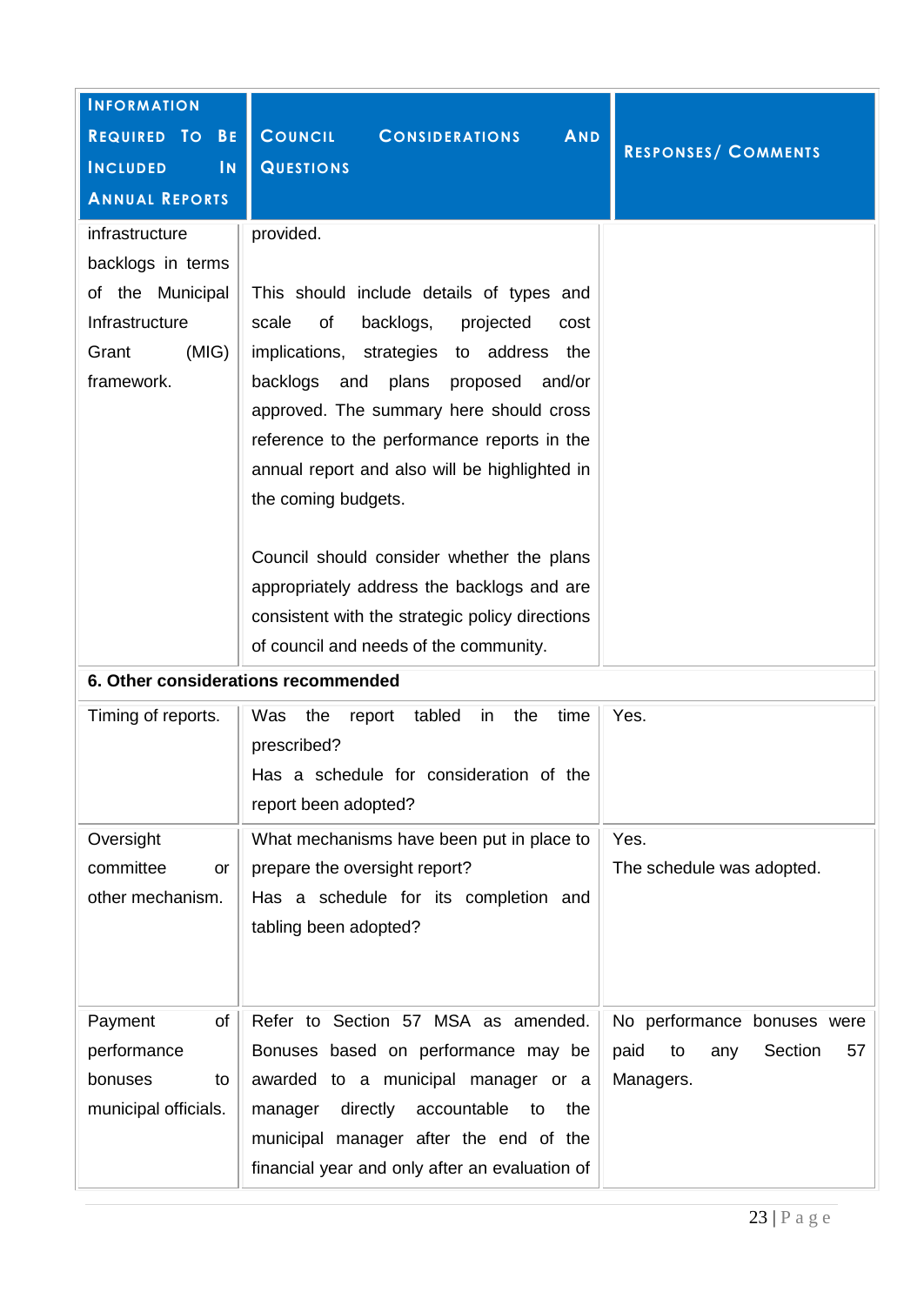| <b>INFORMATION</b>              |                                                                                                                                                                                                                                                                                                                                                                                                                                                                                                                                                                                                                                                                                                                                                                                                                                                                                                                                                                                  |                            |
|---------------------------------|----------------------------------------------------------------------------------------------------------------------------------------------------------------------------------------------------------------------------------------------------------------------------------------------------------------------------------------------------------------------------------------------------------------------------------------------------------------------------------------------------------------------------------------------------------------------------------------------------------------------------------------------------------------------------------------------------------------------------------------------------------------------------------------------------------------------------------------------------------------------------------------------------------------------------------------------------------------------------------|----------------------------|
| REQUIRED TO<br>B <sub>E</sub>   | <b>COUNCIL</b><br>AND<br><b>CONSIDERATIONS</b>                                                                                                                                                                                                                                                                                                                                                                                                                                                                                                                                                                                                                                                                                                                                                                                                                                                                                                                                   | <b>RESPONSES/ COMMENTS</b> |
| <b>INCLUDED</b><br>$\mathbf{N}$ | <b>QUESTIONS</b>                                                                                                                                                                                                                                                                                                                                                                                                                                                                                                                                                                                                                                                                                                                                                                                                                                                                                                                                                                 |                            |
| <b>ANNUAL REPORTS</b>           |                                                                                                                                                                                                                                                                                                                                                                                                                                                                                                                                                                                                                                                                                                                                                                                                                                                                                                                                                                                  |                            |
|                                 | and<br>approval<br>of<br>performance<br>such<br>evaluation<br>by<br>the<br>municipal<br>council.<br>Preferably such<br>evaluation should<br>be<br>considered along with the annual report.<br>The basis upon which performance is<br>evaluated for payment of bonuses should be<br>reconciled with the municipal performance<br>reported in the annual report.<br>Have<br>bonuses been paid<br>based<br>on<br>achievements of agreed outputs and after<br>consideration of the annual report by<br>council?<br>If so has a proper evaluation of<br>performance been undertaken?<br>the evaluation approved<br>Was<br>by<br>✓<br>council?<br>Does the performance evaluation align<br>✓<br>and reconcile with the performance<br>reported in the annual report? If not,<br>what reasons have been given for non-<br>reporting of the basis of evaluation in the<br>annual report?<br>Are the payments justified in terms of<br>✔<br>performance reported in the annual<br>report? |                            |
| Overtime Policy.                | An approved overtime policy could not be<br>produced during the audit.<br>However, a<br>number of employees worked overtime in<br>the current year.                                                                                                                                                                                                                                                                                                                                                                                                                                                                                                                                                                                                                                                                                                                                                                                                                              | Not Applicable.            |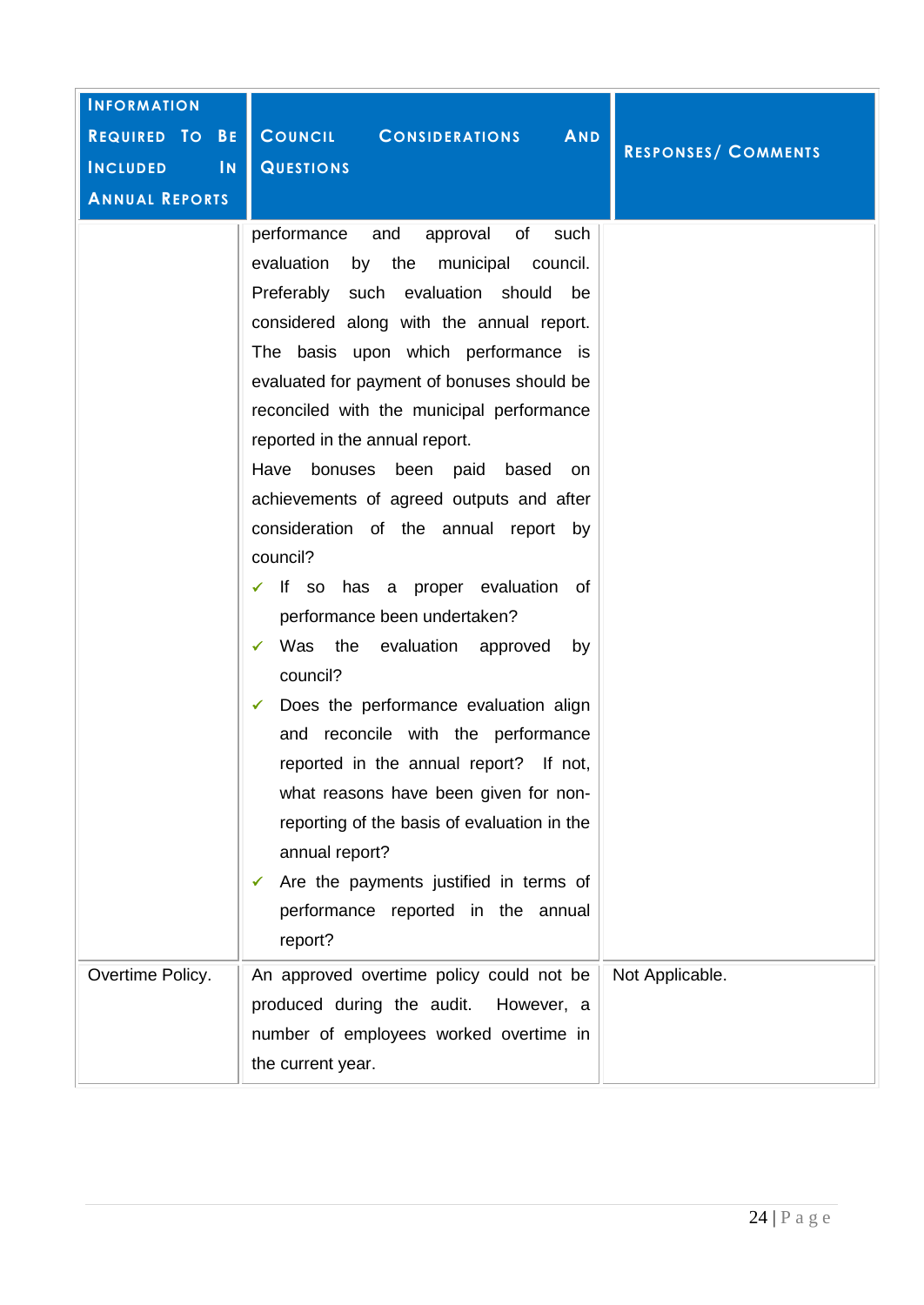# <span id="page-24-0"></span>**7. CONCLUSION**

The onerous requirements of so many legislative mandates, makes it difficult to achieve an unqualified report, a feat that very few municipalities achieve in South Africa. This achievement is recognised by the Oversight Committee.

The Oversight Committee commends Council, the Municipal Manager, the Senior Managers and all staff at eMadlangeni Local Municipality on the strides made towards good governance. However, much needs to be done in planning and reporting on performance information and the 2013/14 financial year must target focussed attention in this area.

Having performed the following tasks:

- $\checkmark$  Reviewed and analysed of the Annual Report;
- $\checkmark$  Invited, received, and considered inputs from Councilors and Portfolio Committees, on the Annual Report;
- $\checkmark$  Considered that no written comments were received on the Annual Report from the public consultation process;
- $\checkmark$  Conducted Public Hearings to allow the local community or any organs of state to make representations on the Annual Report;
- Received and considered Council's Audit Committee views and comments on the annual financial statements and the performance report; and
- **Prepared the draft Oversight Report, taking into consideration, the views and inputs of the** public, representatives of the Auditor-General, organs of state, Council's Audit Committee and Councilors;

The Oversight Committee has pleasure in presenting the Oversight Report to Council to consider one of the following resolutions and then to be forwarded to the relevant Departments and Provincial Legislature: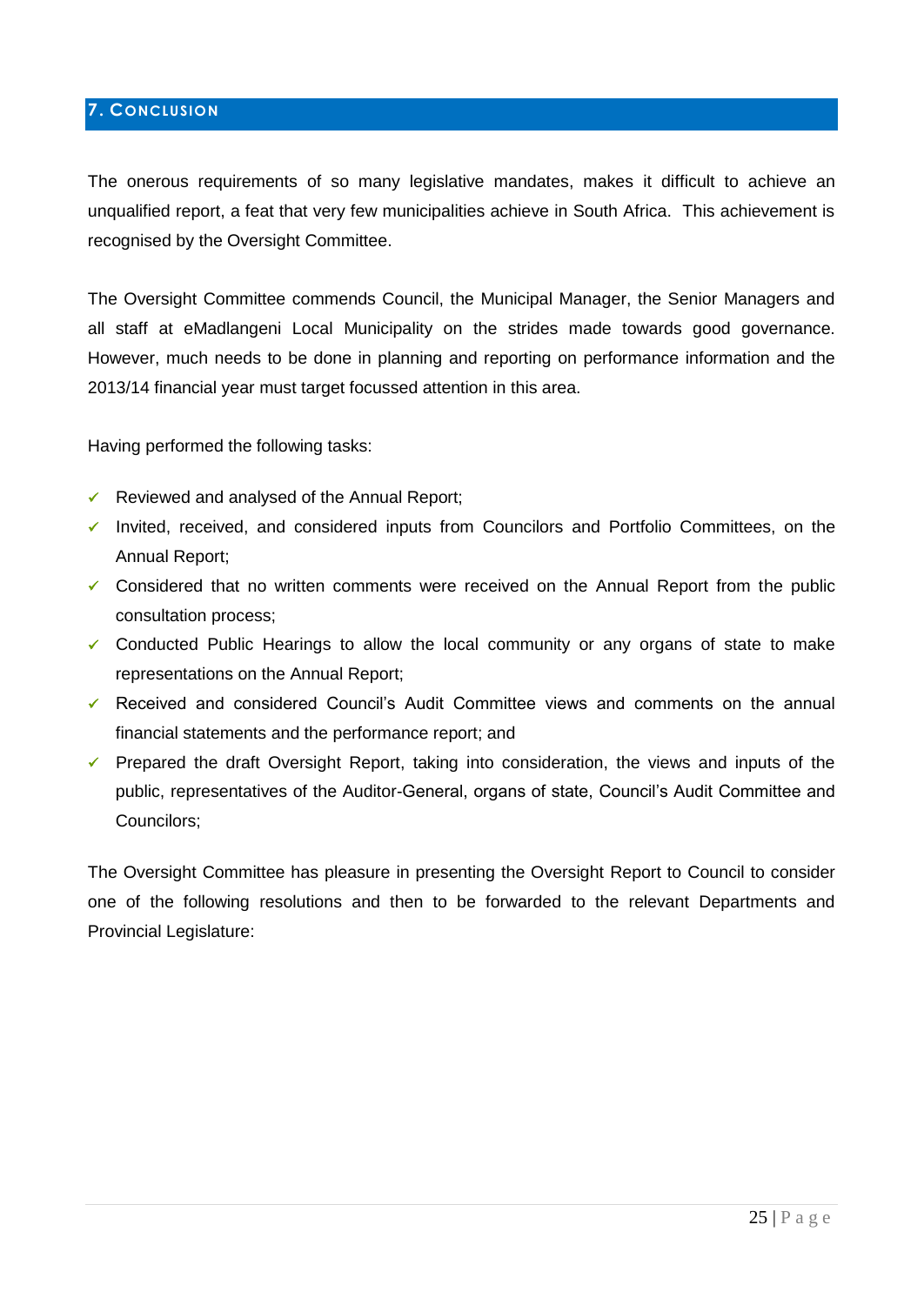## **RESOLVED TO RECOMMEND**

- **1.** That Council having fully considered the Annual Report of the eMadlangeni Local Municipality for the 2013/14 Financial Year, adopts the Oversight Report for the 2013/14 Financial Year.
- 2. That Council approves the Annual Report of the eMadlangeni Local Municipality for the 2013/14 Financial Year with no reservations as included in the comments in the Oversight Report as referred to in part (1) of this resolution.
- 3. That the Oversight Report be made public in accordance with Section 129(3) of the Municipal Finance Management Act 56 of 2003.
- 4. That the Oversight Report be submitted to the Provincial Legislature in accordance with Section 132(2) of the Municipal Finance Management Act 56 of 2003.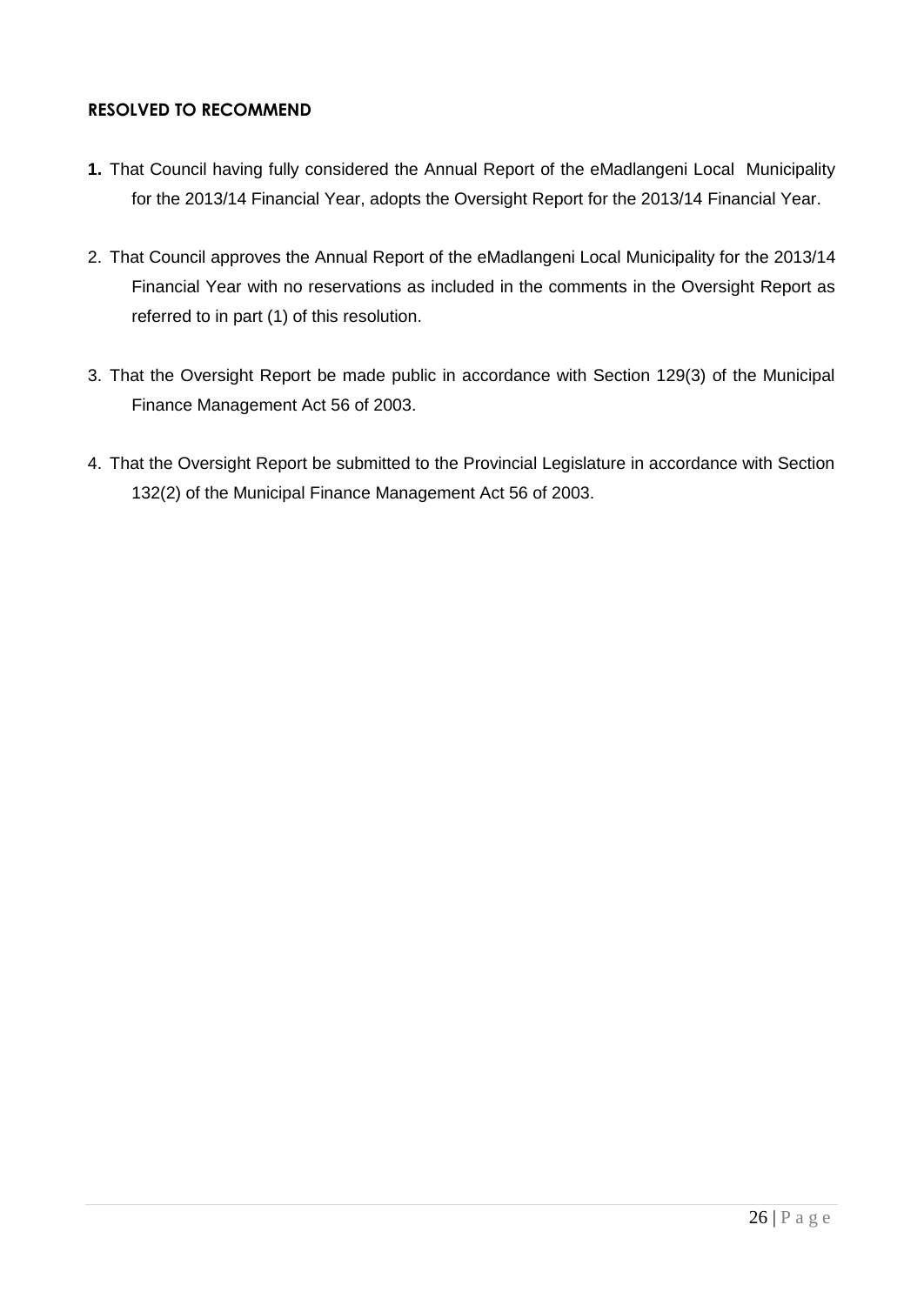#### <span id="page-26-0"></span>**ANNEXURE 1: AUDITOR GENERAL REPORT 2013/14**

#### **REPORT OF THE AUDITOR-GENERAL TO THE KWAZULU-NATAL PROVINCIAL LEGISLATURE AND COUNCIL ON EMADLANGENI MUNICIPALITY**

# **REPORT ON THE FINANCIAL STATEMENTS**

#### **Introduction**

1. I have audited the financial statements of the Emadlangeni Municipality set out on pages … to ..., which comprise, the statement of financial position as at 30 June 2014, the statement of financial performance, statement of changes in net assets, the cash flow statement and the statement of comparison of budget information with actual information for the year then ended, and the notes, comprising a summary of significant accounting policies and other explanatory information.

#### **Accounting officer's responsibility for the financial statements**

2. The accounting officer is responsible for the preparation and fair presentation of the financial statements in accordance with the South African Standards of Generally Recognised Accounting Practice (SA Standards of GRAP) and the requirements of the Local Government: Municipal Finance Management Act of South Africa, 2003 (Act No. 56 of 2003) (MFMA) and the Division of Revenue Act of South Africa, 2013 (Act No. 2 of 2013) (DoRA), and for such internal control as the accounting officer determines is necessary to enable the preparation of financial statements that are free from material misstatement, whether due to fraud or error.

#### **Auditor-General's responsibility**

- 3. My responsibility is to express an opinion on the financial statements based on my audit. I conducted my audit in accordance with the Public Audit Act of South Africa, 2004 (Act No. 25 of 2004) (PAA), the general notice issued in terms thereof and International Standards on Auditing. Those standards require that I comply with ethical requirements and plan and perform the audit to obtain reasonable assurance about whether the financial statements are free from material misstatement.
- 4. An audit involves performing procedures to obtain audit evidence about the amounts and disclosures in the financial statements. The procedures selected depend on the auditor's judgement, including the assessment of the risks of material misstatement of the financial statements, whether due to fraud or error. In making those risk assessments, the auditor considers internal control relevant to the municipality's preparation and fair presentation of the financial statements in order to design audit procedures that are appropriate in the circumstances, but not for the purpose of expressing an opinion on the effectiveness of the municipality's internal control. An audit also includes evaluating the appropriateness of accounting policies used and the reasonableness of accounting estimates made by management, as well as evaluating the overall presentation of the financial statements.
- 5. I believe that the audit evidence I have obtained is sufficient and appropriate to provide a basis for my audit opinion.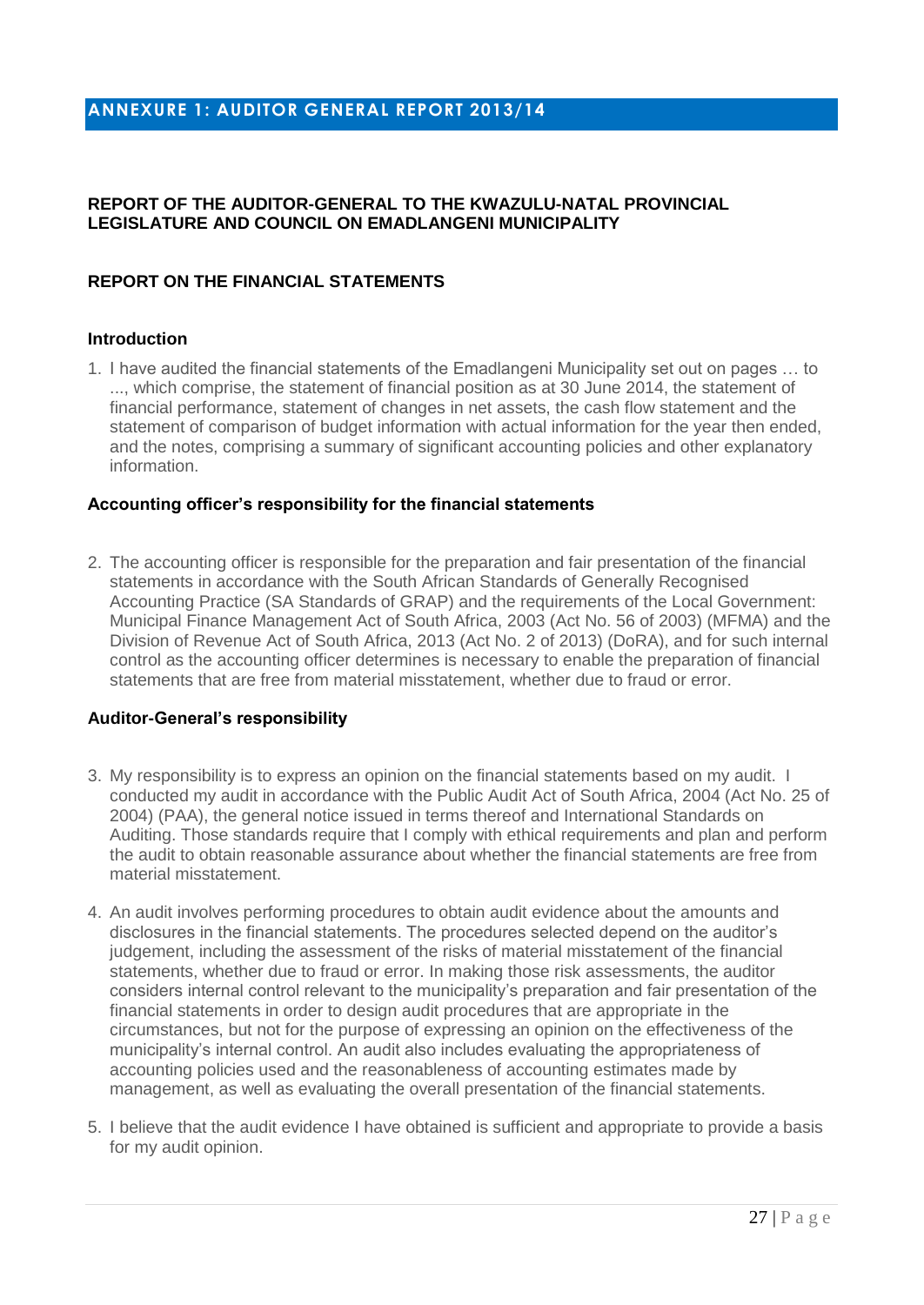# **Opinion**

6. In my opinion, the financial statements present fairly, in all material respects, the financial position of the Emadlangeni Municipality as at 30 June 2014, and its financial performance and cash flows for the year then ended in accordance with the SA Standards of GRAP and the requirements of the MFMA and DoRA.

#### **Emphasis of matters**

7. I draw attention to the matters below. My opinion is not modified in respect of these matters.

#### **Material losses and impairments**

- 8. As disclosed in note 47 to the financial statements, material electricity losses to the amount of R1,78 million were incurred as a result of distribution inefficiencies.
- 9. As disclosed in note 11 to the financial statements, the municipality made a provision for impairment of R14,25 million in debtors, whose recoverability is considered doubtful, due to poor collection practices.

#### **Additional matters**

10. I draw attention to the matters below. My opinion is not modified in respect of these matters.

#### **Unaudited supplementary schedules**

11. The supplementary information set out on pages xx to xx do- not form part of the financial statements and is presented as additional information. I have not audited these schedules, and accordingly, I do not express an opinion thereon.

#### **Unaudited disclosure notes**

12. In terms of section 125(2)(e) of the MFMA, the municipality is required to disclose particulars of non-compliance with the MFMA. This disclosure requirement did not form part of the audit of the financial statements, and accordingly, I do not express an opinion thereon.

#### **REPORT ON OTHER LEGAL AND REGULATORY REQUIREMENTS**

13. In accordance with the PAA and the general notice issued in terms thereof, I report the following findings on the reported performance information against predetermined objectives for selected objectives presented in the annual performance report, non-compliance with legislation as well as internal control. The objective of my tests was to identify reportable findings as described under each subheading but not to gather evidence to express assurance on these matters. Accordingly, I do not express an opinion or conclusion on these matters.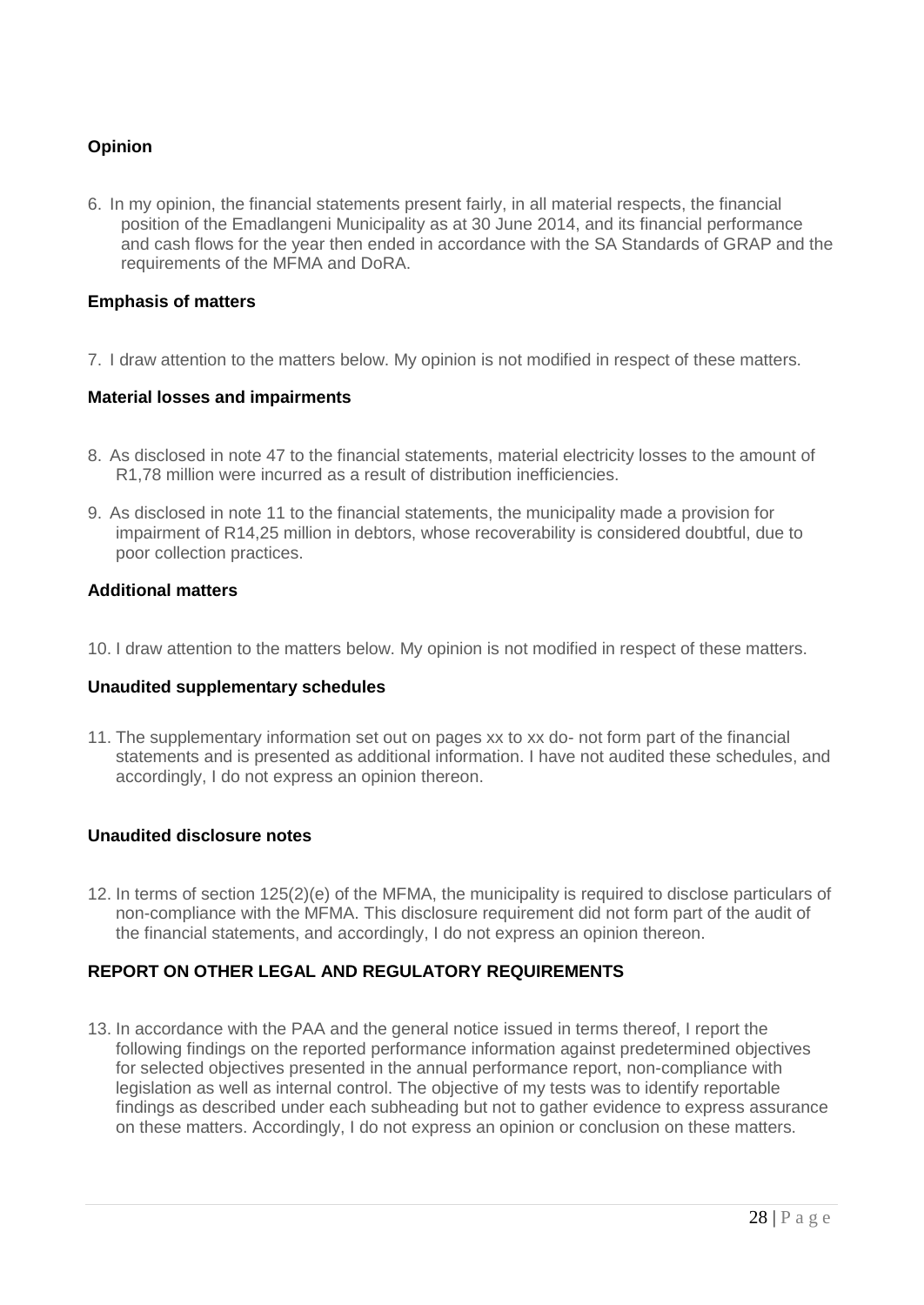# **Predetermined objectives**

14. I performed procedures to obtain evidence about the usefulness and reliability of the reported performance information for the following selected objectives presented in the annual performance report of the municipality for the year ended 30 June 2014.

Objective 2: Infrastructure and services on pages xx to xx

Objective 3: Social and local economic development on pages xx to xx

Objective 4: Spatial and environmental development on pages x to x

- 15. I evaluated the reported performance information against the overall criteria of usefulness and reliability.
- 16. I evaluated the usefulness of the reported performance information to determine whether it was presented in accordance with the National Treasury's annual reporting principles and whether the reported performance was consistent with the planned objectives. I further performed tests to determine whether indicators and targets were well defined, verifiable, specific, measurable, time bound and relevant, as required by the National Treasury's *Framework for managing programme performance information*(FMPPI).
- 17. I assessed the reliability of the reported performance information to determine whether it was valid, accurate and complete.
- 18. The material findings in respect of the selected objectives are as follows:

#### **Usefulness of reported performance information**

#### **Consistency of objectives, indicators and targets**

19. Section 41(c) of the Local Government: Municipal Systems Act, 2000 (Act No. 32 of 2000) (MSA) requires the integrated development plan (IDP) to form the basis for the annual report, therefore requiring consistency of objectives, indicators and targets between planning and reporting documents. A total of 24% of the reported indicators and 28% of the reported targets were not consistent with the indicators/targets as per the IDP. This is due to indicators and targets reported in the annual performance report that were changed in-year without following the process as prescribed in section 34 of the MSA and/or without adoption by the council of the municipality.

# **Reliability of selected objectives in the annual performance report**

#### **Validity, accuracy and completeness**

20. The FMPPI requires auditees to have appropriate systems to collect, collate, verify and store performance information to ensure valid, accurate and complete reporting of actual achievements against planned objectives, indicators and targets. Significantly important targets were not reliable when compared to the source information or evidence provided. This was due to inadequate review and monitoring of source documentation to ensure that it is valid, accurate and complete.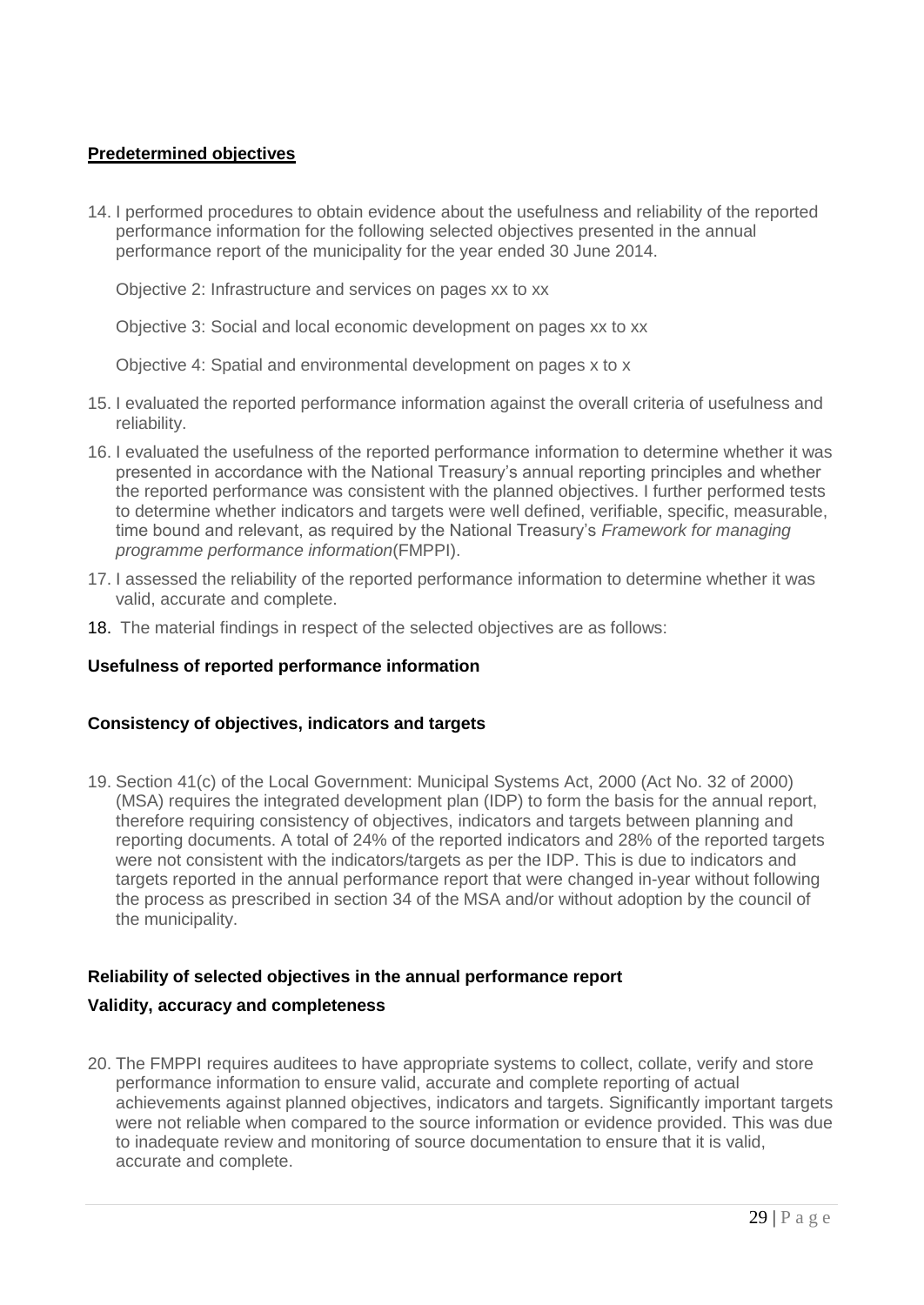## **Additional matter**

21. I draw attention to the following matter: My conclusion is not modified in respect of this matter.

#### **Achievement of planned targets**

22. Refer to the annual performance report on pages xx to xx for information on the achievement of planned targets for the year. This information should be considered in the context of the material findings on usefulness and reliability of the reported performance information for the selected objectives reported in paragraphs xx to xx of this report.

#### **Compliance with legislation**

23. I performed procedures to obtain evidence that the municipality had complied with applicable legislation regarding financial matters, financial management and other related matters. My findings on material non-compliance with specific matters in key legislation, as set out in the general notice issued in terms of the PAA, are as follows:

#### **Annual financial statements**

24. The financial statements submitted for auditing were not prepared in all material respects in accordance with the requirements of section 122 of the MFMA. Material misstatements of fixed assets identified by the auditors were subsequently corrected, resulting in the financial statements receiving an unqualified audit opinion.

#### **Internal control**

25. I considered internal control relevant to my audit of the financial statements, annual performance report and compliance with laws and regulations. The matters reported below under the fundamentals of internal control are limited to the significant deficiencies that resulted in the findings on compliance with laws and regulations included in this report.

#### **Leadership**

26. The accounting officer did not exercise adequate oversight over financial and performance reporting and compliance as well as internal control. In this regard, the accounting officer did not periodically assess whether staff members had essential skills and knowledge to support the achievement of credible reporting. In addition, key vacancies were not filled in a timely manner in order to mitigate deficiencies to achieve desired control objectives.

#### **Financial and performance management**

27. Adequate processes were not in place to communicate timely and relevant information to oversight and regulatory parties, in that monthly reporting was not at optimal levels. This is evidenced by material corrections in the financial statements as well as weaknesses in the usefulness and reliability of performance reporting.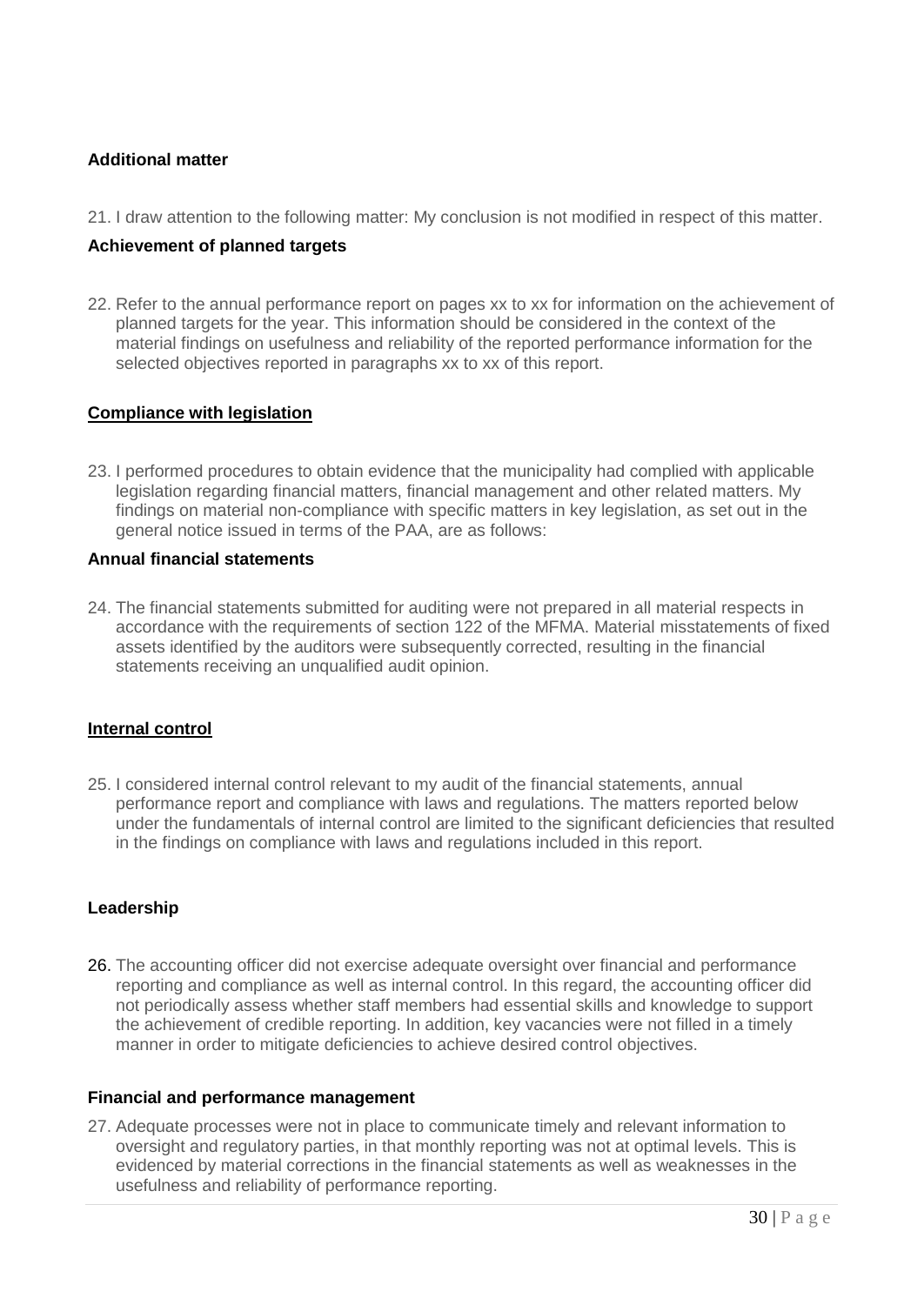#### **Governance**

28. The audit committee did not adequately assess the effectiveness of controls and responses to risks, as evidenced by material corrections in the financial statements and deficiencies in the annual performance report.

Pietermaritzburg

28 November 2014



Auditing to build public confidence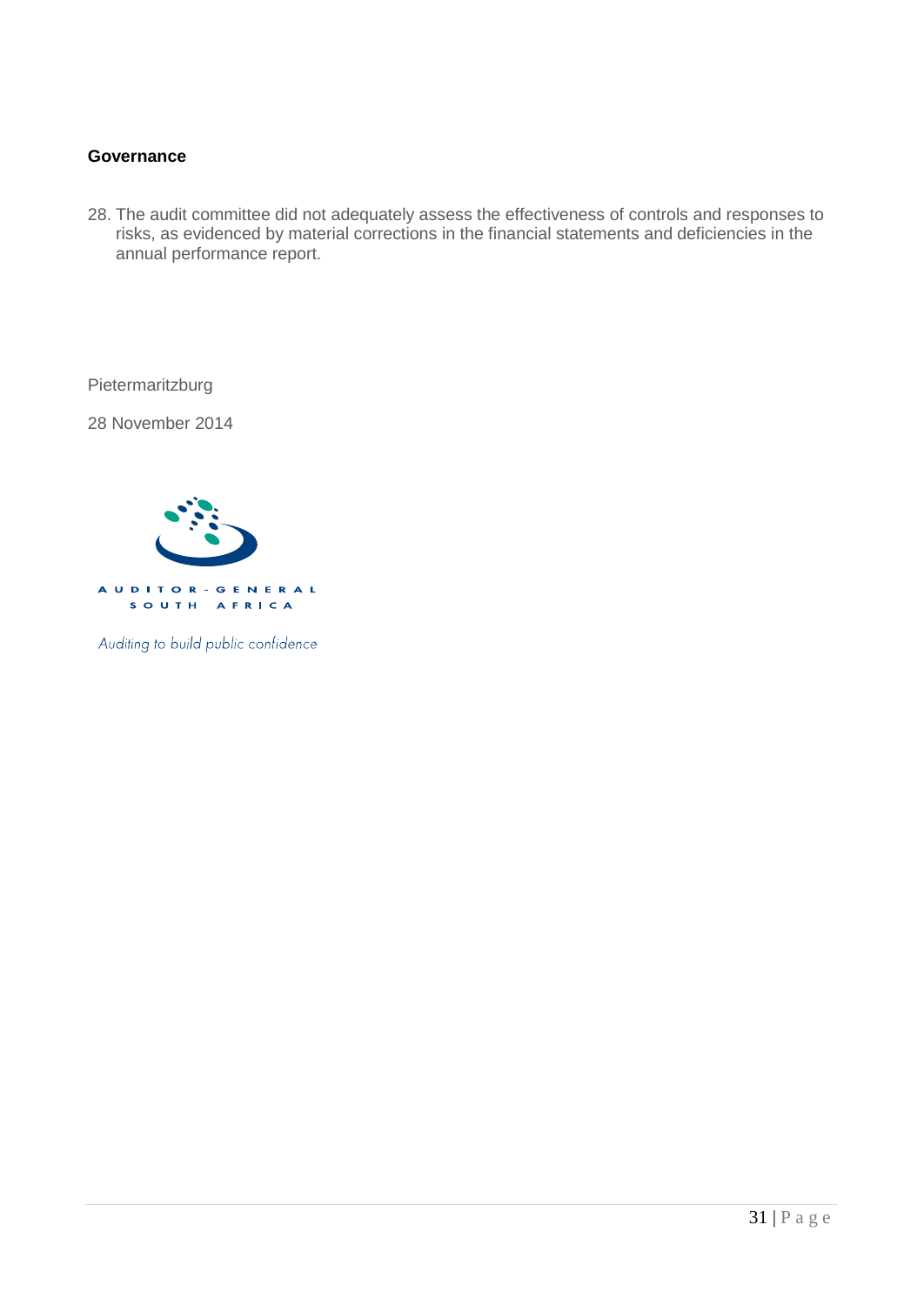# **ANNEXURE 2: MANAGEMENT AUDIT REPORT ACTION PLAN**

<span id="page-31-0"></span>

| <b>Nature of Audit</b><br>Query                         | <b>Audit Query</b>                                                                                                                                                                                                                                                                                                                                                                                                                                                                       | <b>Response from Municipality</b>                                                                                                                                                                                                                                                                                                                                                                                                                      |
|---------------------------------------------------------|------------------------------------------------------------------------------------------------------------------------------------------------------------------------------------------------------------------------------------------------------------------------------------------------------------------------------------------------------------------------------------------------------------------------------------------------------------------------------------------|--------------------------------------------------------------------------------------------------------------------------------------------------------------------------------------------------------------------------------------------------------------------------------------------------------------------------------------------------------------------------------------------------------------------------------------------------------|
| Material losses                                         | As disclosed in note 47 to the financial statements, material electricity losses to<br>the amount of R1,78 million were incurred as a result of distribution<br>inefficiencies                                                                                                                                                                                                                                                                                                           | Management will review prepaid electricity sales reports to identify<br>consumption behaviour with the intention of identifying any possible illegal<br>connections by consumers. Once we have identified illegal connection on the<br>exceptions report, we will report to MANCO and Council.                                                                                                                                                         |
|                                                         |                                                                                                                                                                                                                                                                                                                                                                                                                                                                                          | As for the conventional meters we will continue to monitor the exceptions<br>report and identify any inconsistencies on the consumption of electricity and<br>effect disconnections if necessary.                                                                                                                                                                                                                                                      |
|                                                         |                                                                                                                                                                                                                                                                                                                                                                                                                                                                                          | During 2013/14 financial year the municipality had budgeted R3 000 000 for<br>electricity infrastructure and to date R 1 200 000 was spent on replacing 800<br>meter cables, transformers and upgrade of mini sub stations.                                                                                                                                                                                                                            |
|                                                         |                                                                                                                                                                                                                                                                                                                                                                                                                                                                                          | Furthermore we will table reports on a monthly basis to MANCO meetings,<br>portfolio committee                                                                                                                                                                                                                                                                                                                                                         |
|                                                         |                                                                                                                                                                                                                                                                                                                                                                                                                                                                                          | Due to backlog the municipality is in contact with DBSA to source funding for<br>electricity infrastructure.                                                                                                                                                                                                                                                                                                                                           |
| Material Impairment                                     | As disclosed in note 11 to the financial statements, the municipality made a<br>provision for impairment of R14,25 million in debtors, whose recoverability is<br>considered doubtful, due to poor collection practices                                                                                                                                                                                                                                                                  | We will continue the issuing of disconnection notices to enhance our collection.<br>And if customers do not afford to pay for municipal services, we will conduct<br>affordability verification on them, trace the aging of debt and then consider<br>providing incentives, handing them over for collection, writing of their debts and<br>inclusion in the indigent register.                                                                        |
|                                                         |                                                                                                                                                                                                                                                                                                                                                                                                                                                                                          | We will also finalise indigent register.                                                                                                                                                                                                                                                                                                                                                                                                               |
|                                                         |                                                                                                                                                                                                                                                                                                                                                                                                                                                                                          | Various stakeholders will be involved in finalising the indigent register                                                                                                                                                                                                                                                                                                                                                                              |
|                                                         |                                                                                                                                                                                                                                                                                                                                                                                                                                                                                          | We will also appoint a service provider to verify the people listed as indigent<br>and their credentials and furthermore verify whether those debtors are not<br>economically active somewhere.                                                                                                                                                                                                                                                        |
| Consistency of<br>objectives, indicators<br>and targets | Section 41(c) of the Local Government: Municipal Systems Act, 2000 (Act No.<br>32 of 2000) (MSA) requires the integrated development plan (IDP) to form the<br>basis for the annual report, therefore requiring consistency of objectives,<br>indicators and targets between planning and reporting documents. A total of<br>24% of the reported indicators and 28% of the reported targets were not<br>consistent with the indicators/targets as per the IDP. This is due to indicators | Management has developed a system of reporting on a monthly basis on the<br>set target for each department. This reporting also informs the items to the<br>portfolio committees which then help the council to monitor the progress on the<br>implementation of the strategies and set targets.<br>Furthermore we will develop procedure manual for each targets and key<br>performance indicators to help the responsible HOD's understand the steps |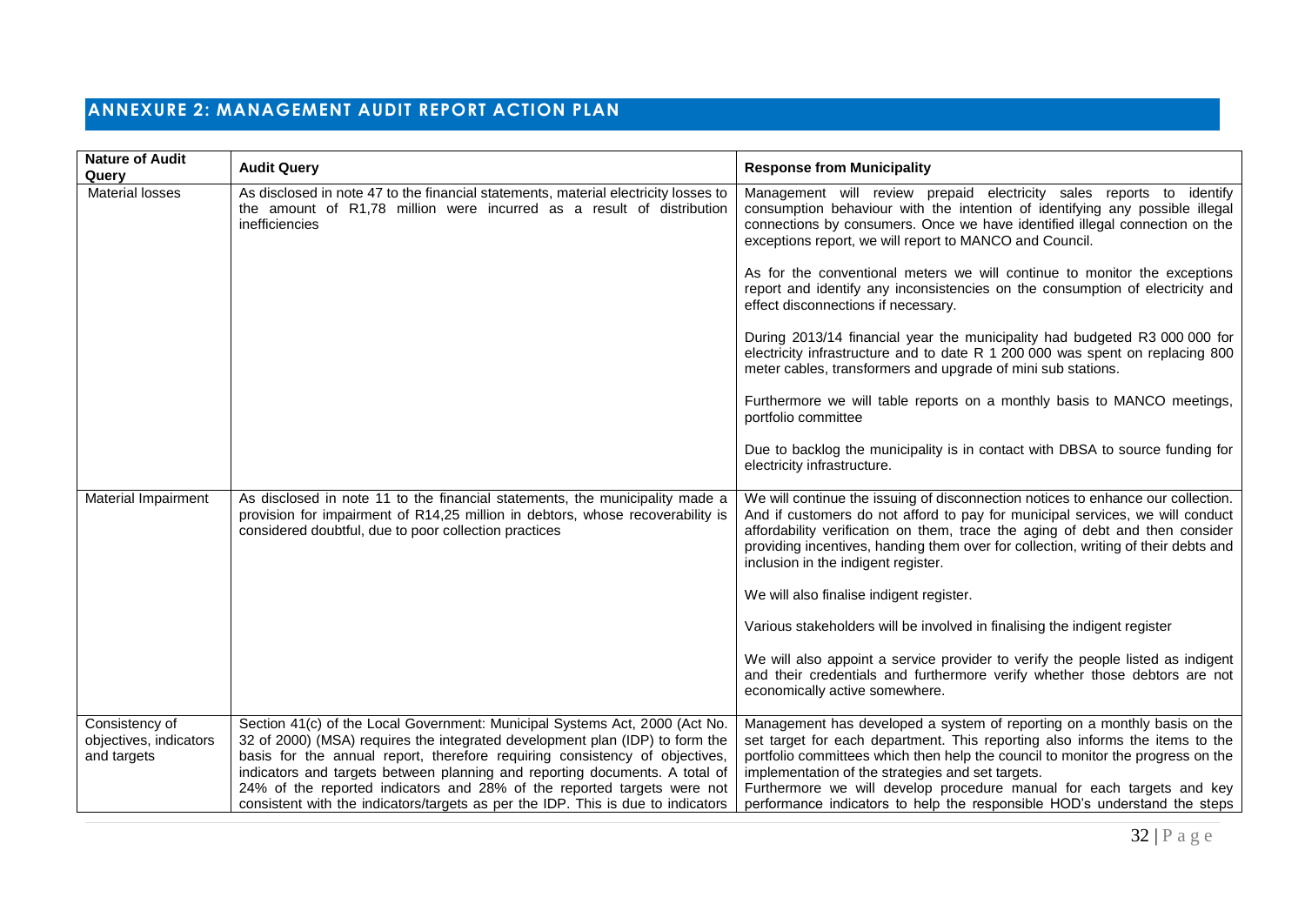| <b>Nature of Audit</b><br>Query                                                                  | <b>Audit Query</b>                                                                                                                                                                                                                                                                                                                                                                                                                                                                                              | <b>Response from Municipality</b>                                                                                                                                                                                                                                                                                                                                                                                                                                                                                                                                                                                                                                                                                                                                                                                                           |
|--------------------------------------------------------------------------------------------------|-----------------------------------------------------------------------------------------------------------------------------------------------------------------------------------------------------------------------------------------------------------------------------------------------------------------------------------------------------------------------------------------------------------------------------------------------------------------------------------------------------------------|---------------------------------------------------------------------------------------------------------------------------------------------------------------------------------------------------------------------------------------------------------------------------------------------------------------------------------------------------------------------------------------------------------------------------------------------------------------------------------------------------------------------------------------------------------------------------------------------------------------------------------------------------------------------------------------------------------------------------------------------------------------------------------------------------------------------------------------------|
|                                                                                                  | and targets reported in the annual performance report that were changed in-<br>year without following the process as prescribed in section 34 of the MSA<br>and/or without adoption by the council of the municipality                                                                                                                                                                                                                                                                                          | that they will have to undertake to ensure that they achieve their targets.<br>During the 2014/15 IDP review the municipality had corrected all the strategies<br>that were not linked to the key performance indicators and targets in the<br>SDBIP.                                                                                                                                                                                                                                                                                                                                                                                                                                                                                                                                                                                       |
| Validity, accuracy<br>and completeness -<br>reliability of<br>objectives in the<br>annual report | The FMPPI requires auditees to have appropriate systems to collect, collate,<br>verify and store performance information to ensure valid, accurate and<br>complete reporting of actual achievements against planned objectives,<br>indicators and targets. Significantly important targets were not reliable when<br>compared to the source information or evidence provided. This was due to<br>inadequate review and monitoring of source documentation to ensure that it is<br>valid, accurate and complete. | Management has developed a system of reporting on a monthly basis on the<br>set target for each department. This reporting also informs the items to the<br>portfolio committees which then help the council to monitor the progress on the<br>implementation of the strategies and set targets.<br>Furthermore we will develop procedure manual for each targets and key<br>performance indicators to help the responsible HOD's understand the steps<br>that they will have to undertake to ensure that they achieve their targets.<br>Personal Assistance from different departments will be designated with a<br>responsibility to ensure validity and accuracy of the POE's.<br>We will ensure that at the year end all departments participate in the<br>compilation of the Audit File which will then be given to Internal Audit for |
| Annual Financial<br><b>Statements</b>                                                            | The financial statements submitted for auditing were not prepared in all<br>material respects in accordance with the requirements of section 122 of the<br>MFMA. Material misstatements of fixed assets identified by the auditors were<br>subsequently corrected, resulting in the financial statements receiving an<br>unqualified audit opinion.                                                                                                                                                             | verification prior being given to Auditor General for audit.<br>We will review the accuracy of the fixed asset register including the useful life<br>of the assets, impairment and depreciation prior to submission of AFS to<br>Auditor General.<br>National Treasury Checklist will be utilised to ensure compliance will GRAP<br>standards. We will ensure that at the year end all departments participate in<br>the compilation of the Audit File which will then be given to Internal Audit for<br>verification prior being given to Auditor General for audit. a process plan will be<br>developed by the end of April which will detail activities to carried out to ensure<br>preparation of AFS which are valid, accurate and complete.                                                                                           |
| Leadership                                                                                       | The accounting officer did not exercise adequate oversight over financial and<br>performance reporting and compliance as well as internal control. In this<br>regard, the accounting officer did not periodically assess whether staff<br>members had essential skills and knowledge to support the achievement of<br>credible reporting. In addition, key vacancies were not filled in a timely manner<br>in order to mitigate deficiencies to achieve desired control objectives                              | We will ensure that all key positions at a senior level are filled in order to<br>ensure that the targets that have been set are achieved. In relation to the PMS<br>we have appointed the Service Provider to ensure that in the meantime while<br>we are trying to attract the relevant skills, we are in a position to stabilise the<br>organisation and that systems are in place to monitor and measure<br>performance.                                                                                                                                                                                                                                                                                                                                                                                                                |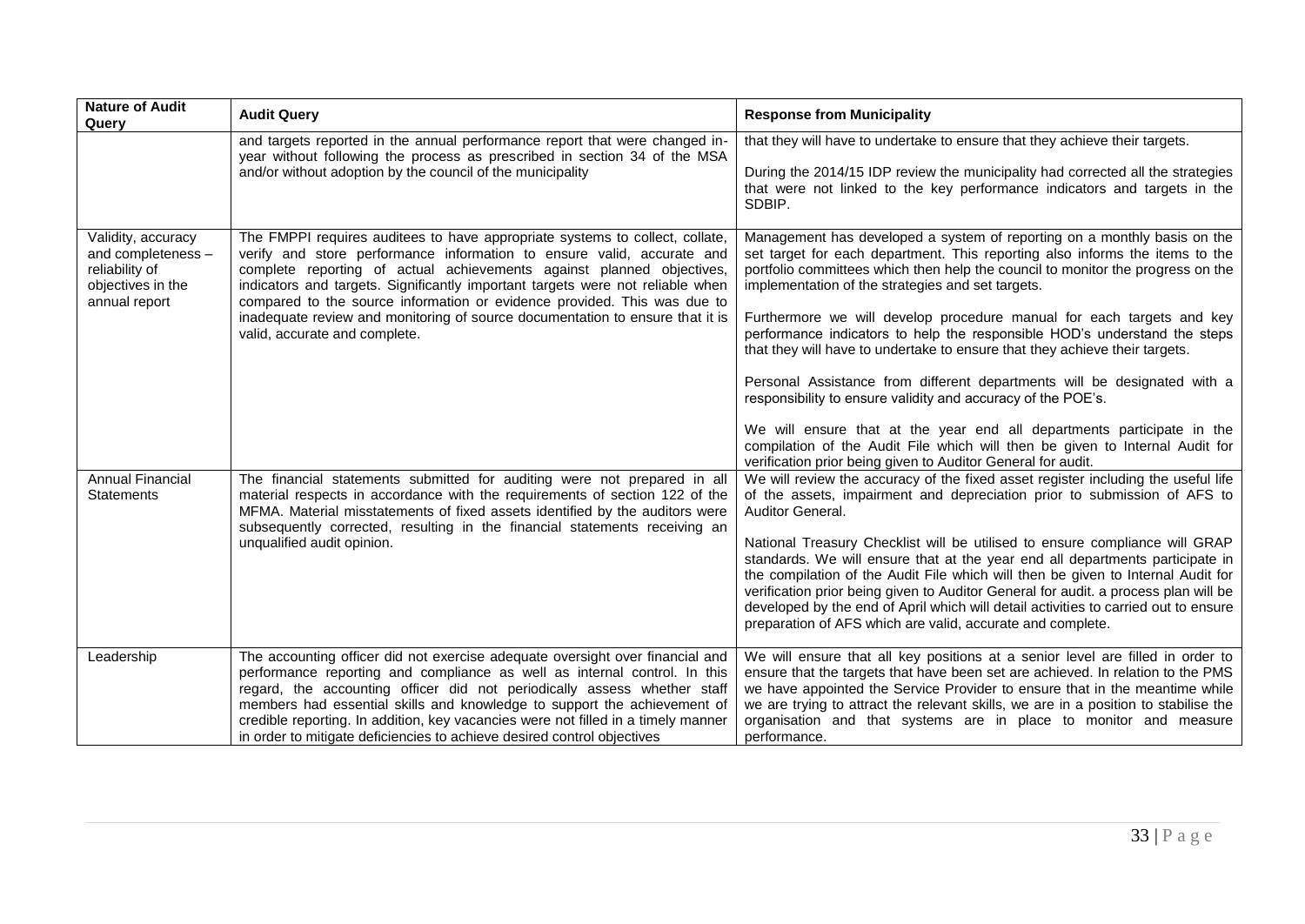| <b>Nature of Audit</b><br>Query            | <b>Audit Query</b>                                                                                                                                                                                                                                                                                                                                | <b>Response from Municipality</b>                                                                                                                                                                                                                                                               |
|--------------------------------------------|---------------------------------------------------------------------------------------------------------------------------------------------------------------------------------------------------------------------------------------------------------------------------------------------------------------------------------------------------|-------------------------------------------------------------------------------------------------------------------------------------------------------------------------------------------------------------------------------------------------------------------------------------------------|
| Financial and<br>Performance<br>management | Adequate processes were not in place to communicate timely and relevant<br>information to oversight and regulatory parties, in that monthly reporting was<br>not at optimal levels. This is evidenced by material corrections in the financial<br>statements as well as weaknesses in the usefulness and reliability of<br>performance reporting. | We will ensure timeous processing of transactions, and performing of monthly<br>reconciliations and review thereof. Furthermore will ensure that monthly<br>section 71 reports are submitted with 10 days period after the end of the month<br>to Municipal Manager and LG Database.            |
|                                            |                                                                                                                                                                                                                                                                                                                                                   | Management has developed a system of reporting on a monthly basis on the<br>set target for each department. This reporting also informs the items to the<br>portfolio committees which then help the council to monitor the progress on the<br>implementation of the strategies and set targets |
| Governance                                 | The audit committee did not adequately assess the effectiveness of controls<br>and responses to risks, as evidenced by material corrections in the financial<br>statements and deficiencies in the annual performance report.                                                                                                                     | We will beef up capacity within our internal audit unit so that they will be able to<br>evaluate systems and control processes for audit committee to be able to<br>perform its duties as expected.                                                                                             |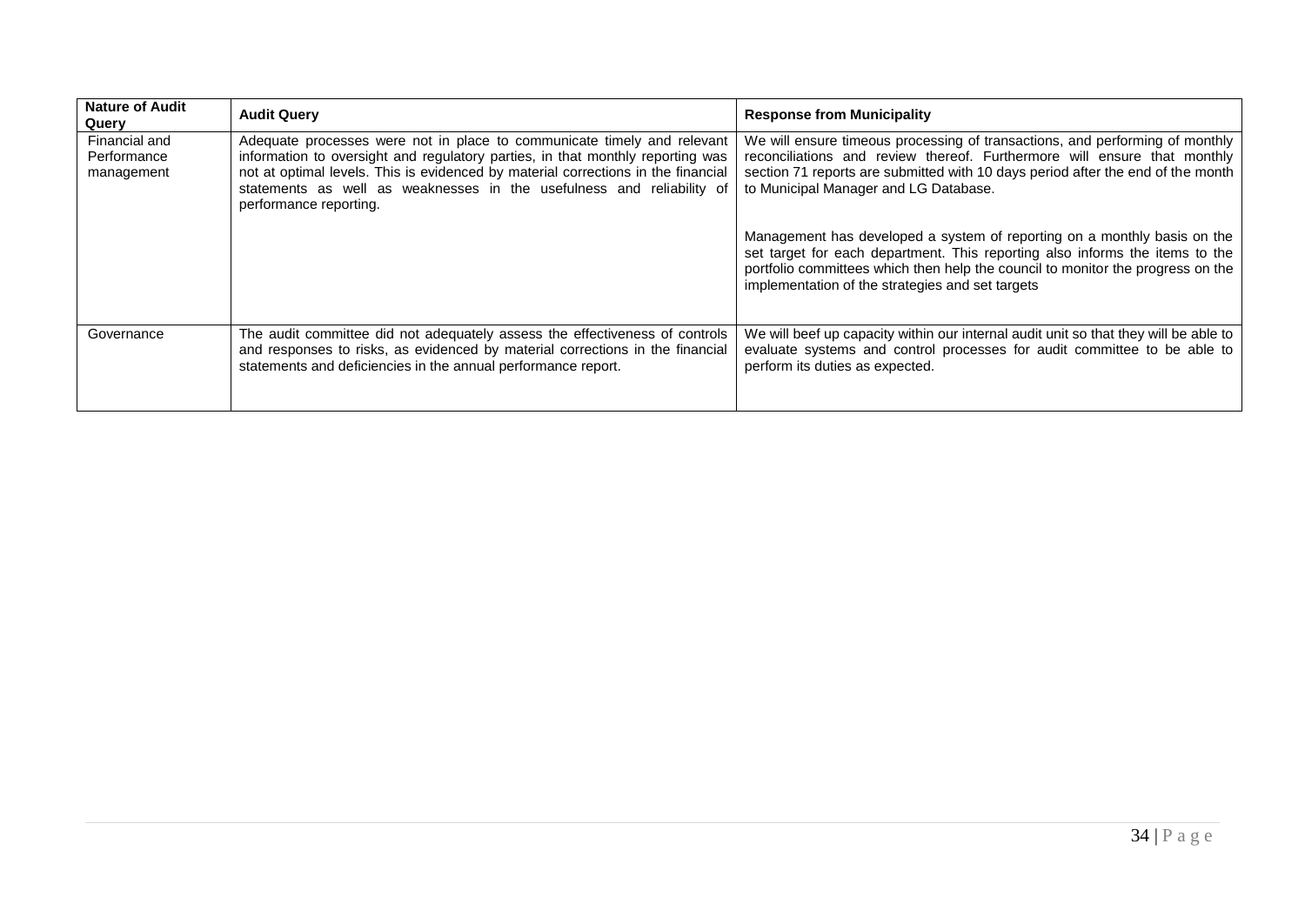# <span id="page-34-0"></span>**ANNEXURE 3: RESOLUTION EXTRACT FOR TABLING AN ANNUAL REPORT**